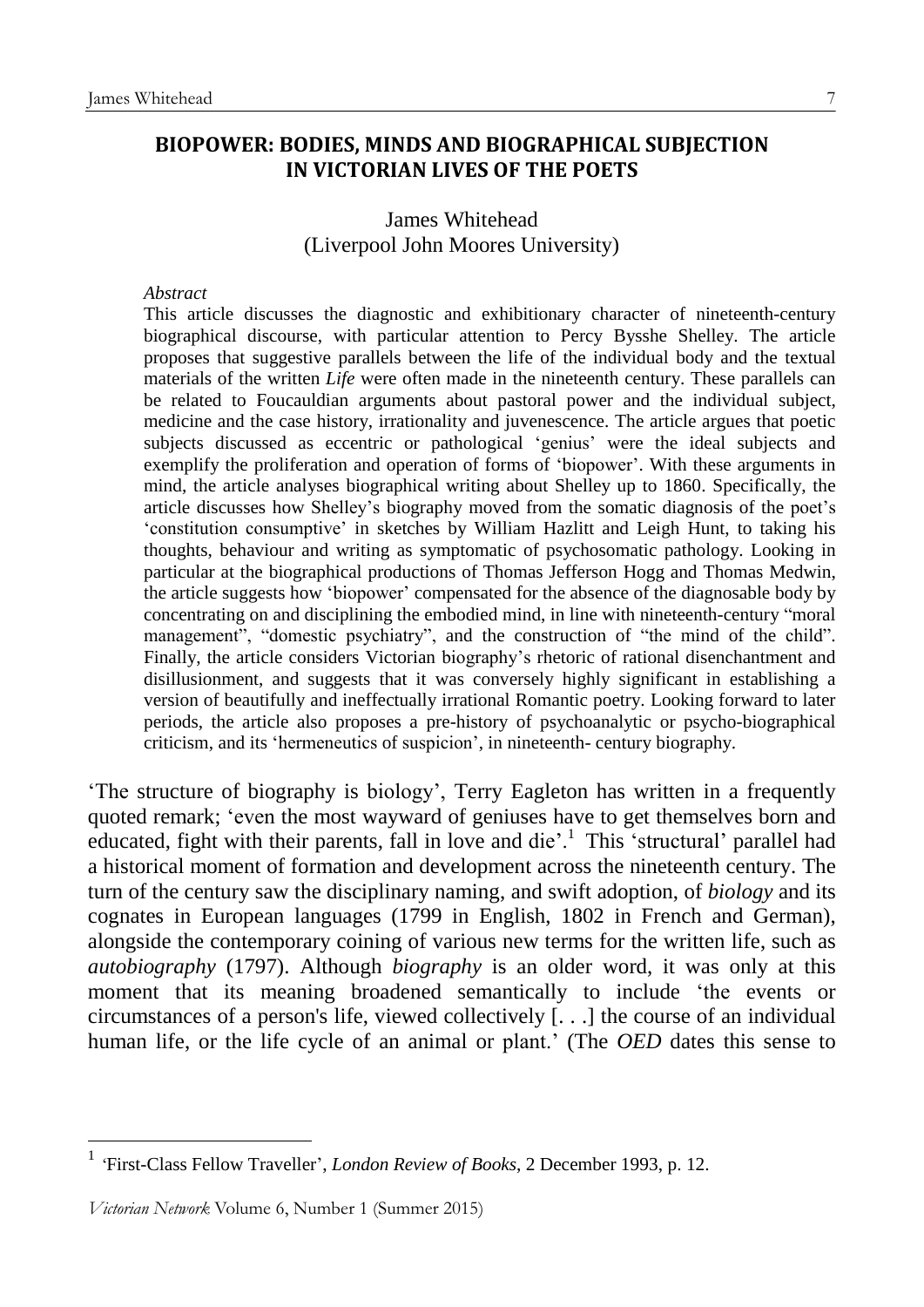1

1806.)<sup>2</sup> Two very different disciplines of 'life-writing' taking βίος as their common object were named, if not born, together. Over a century in which ontogeny, or individual history, was often thought to recapitulate phylogeny, or the natural history of the species, a parallel between the embodied natural history of an individual and the material of their written life was felt increasingly strongly.

For some Victorian thinkers, written biographies, in addition to forming the basis of a Carlylean heroic national pantheon, were entangled with the taxonomy of life history as natural history, a science both of the individual and of race or culture. For the educationalist Edwin Paxton Hood, writing in 1852, 'Biography forms the Museum of Life. Well-written lives are as well-preserved mental fossils, and they subserve for us the purpose of a collection of interesting petrefactions; they illustrate the science of life; they are the inductions of moral anatomy'. 3 This sort of rhetoric will inevitably remind contemporary readers of Foucauldian accounts of the 'history of the body', and the ways in which the 'moral anatomy' of scientific or pseudoscientific discourse constitutes human bodies in terms of panoptical power, visual exhibition, and normative ideology. Indeed, Hood's extended metaphor is perhaps best understood within the late-Foucauldian interpretation of eighteenth- to  $n$ ineteenth-century biography expounded by William Epstein.<sup>4</sup> Epstein discusses biography as a locus for what Foucault had identified as the Enlightenment secularization of 'pastoral' power; that is, the observational, disciplinary power of society over the individual, previously largely expressed through religious offices such as confession, power which is 'coextensive and continuous with life', 'linked [at every point] with a production of truth—the truth of the individual.<sup>5</sup> Foucault saw life-narratives as extending the power which determined life-meaning, power which 'does not look after just the whole community, but each individual in particular, during his entire life [which] cannot be exercised without knowing the inside of people's minds, without exploring their souls, without making them reveal their innermost secrets'. 6 The biography would seem to be the ideal vehicle for this variant of the panoptical vision and its 'moral anatomy'. As Foucault wrote, 'to

<sup>2</sup> *OED* s.vv. The neologism *biology* is often credited to Jean-Baptiste Lamarck, although it was used earlier in English by Thomas Beddoes. Another suggestive overlap in the lexicon is that *biology* is an early, rare synonym for *biography* in its primary sense (the written life).

<sup>3</sup> Edwin Paxton Hood, *The Uses of Biography: Romantic, Philosophic, and Didactic* (London: Partridge and Oakey, 1852), pp. 11–12.

<sup>4</sup> William H. Epstein, *Recognizing Biography* (Philadelphia: University of Pennsylvania Press, 1987). See also David Amigoni, *Victorian Biography: Intellectuals and the Ordering of Discourse* (London: Harvester, 1993) for an account of the later period in similar terms.

<sup>5</sup> William H. Epstein, 'The Subject and Power' (1976), in *Beyond Structuralism and Hermeneutics*, ed. by Paul Rabinow & Hubert L. Dreyfus (Chicago: University of Chicago Press, 1983), pp. 213– 215.

<sup>6</sup> *Discipline and Punish*, trans. by Alan Sheridan (New York: Vintage, 1979), p. 252.

*Victorian Network* Volume 6, Number 1 (Summer 2015)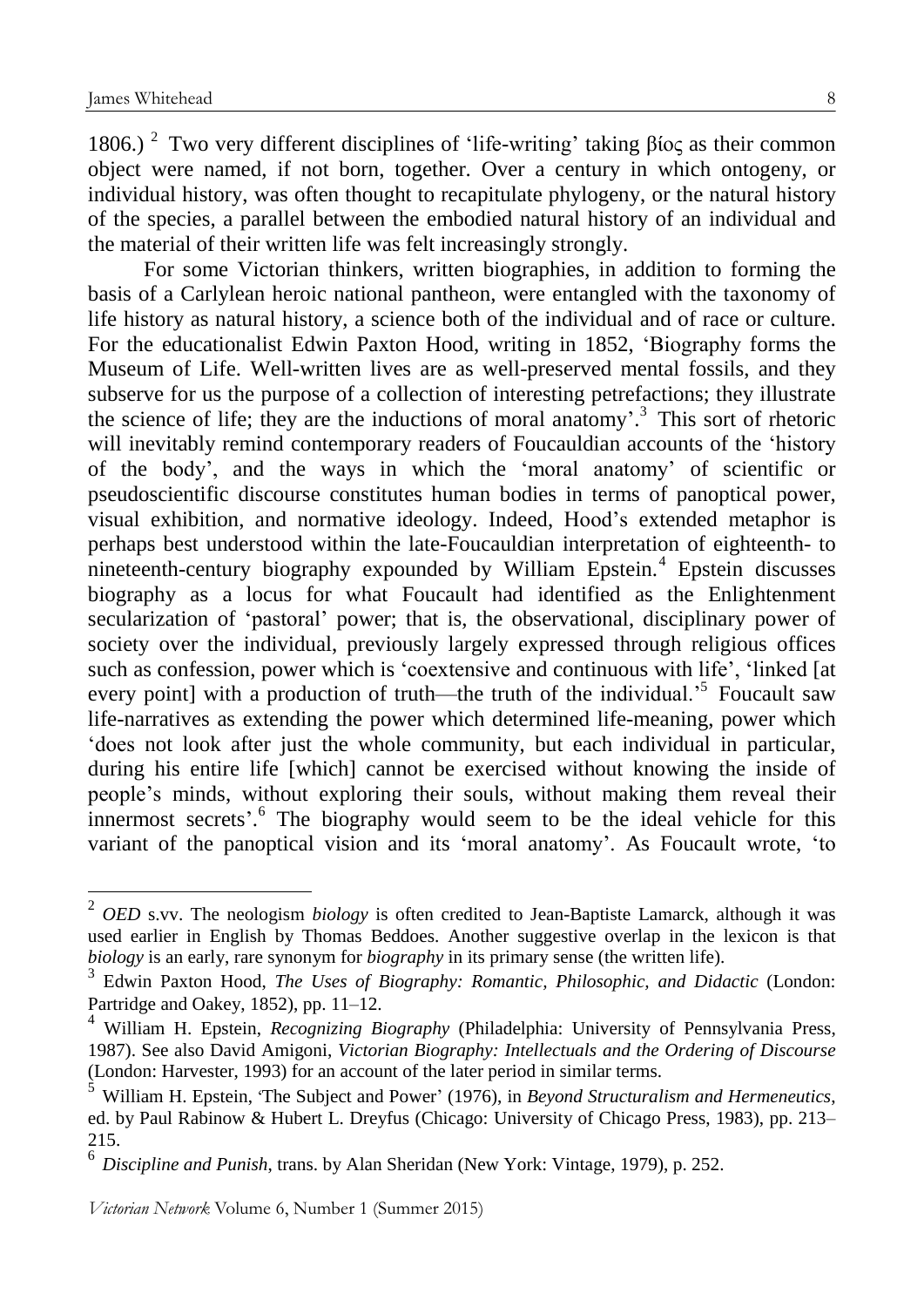reconstitute all the sordid detail of a life in the form of knowledge, [is] to fill in the gaps of that knowledge and to act upon it by a practice of compulsion'. 7 Epstein discusses examples such as Boswell's *Johnson* and also Johnson's *Life of Richard Savage* as points in the growth of structures of narrative power over the (largely literary) life, which he calls 'biographical subjection'.<sup>8</sup>

There is a further parallel to be drawn between several historical conjunctions at the beginning of the Victorian age. First a 'movement toward clinical medicine [was] accompanied in 1820s medicine by both an ethical and scientific stress on the importance of studying patients and biological organisms [. . .] as individuals in their particularity.'<sup>9</sup> At the same time the textual form of individual bodies 'in their particularity', the medical case history, began to develop rapidly: as Kathryn Montgomery Hunter has argued, 'the scientific medical case history [was] "invented" in the 1830s, when the early advances of human biology were beginning to enable the scientific physician to identify disease and accurately describe its workings in the body'.<sup>10</sup> Finally, in the 1820s and 1830s popular print culture had begun to disseminate an increasingly fraught and significant account of heightened individuality in the idea of literary celebrity or creative 'genius'. David Higgins has suggested that a massive increase of biographical material and habits of biographical reading took place in the periodical culture of these decades: 'an emphasis [...] placed on the individual consciousness behind aesthetic creation [...] contributed to an explosion of literary biography in the 1820s and 1830s'; 'literary magazines were feeding the demand for information about the private lives of authors and other public figures with a variety of memoirs, literary portraits, *ad hominem* reviews, conversations, reminiscences, and recollections<sup>5</sup>.<sup>11</sup> Reviews of books became longer and more loaded with biographical data, passing into a genre of short biography, amenable to publication in magazines, but also rather like the case history.

<sup>7</sup> *Discipline and Punish*, p. 151.

<sup>8</sup> *Recognizing Biography*, p. 54.

<sup>9</sup> Louise Penner, 'Medicine of the 1820s', *Literature Compass*, 1 (2004), pp.1–5 (p. 2).

<sup>10</sup> *Doctors' Stories: the Narrative Structure of Medical Knowledge* (Princeton: Princeton University Press, 1991), p. 170; see also Stanley J. Reiser, 'Creating Form out of Mass: The Development of the Medical Record', in *Transformation and Tradition in the Sciences* ed. by Everett Mendelsohn (Cambridge: Cambridge University Press, 1984), pp. 303–316 (p. 304).

<sup>11</sup> '*Blackwood's Edinburgh Magazine* and the Construction of Wordsworth's Genius', in *Romantic Periodicals and Print Culture,* ed. by Kim Wheatley (London: Frank Cass, 2003), pp. 122-136 (p. 123); *Romantic Genius and the Literary Magazine: Biography, Celebrity and Politics* (London: Routledge, 2005), p. 60; esp. chapter 3, 'Magazine Biography in the Late Romantic Period', pp. 60– 90, on 'the emergence of a new sub-genre that straddles the genres of biography and criticism—the literary portrait' (p. 61) in the 1820s. Annette Wheeler Cafarelli's *Prose in the Age of Poets: Romanticism and Biographical Narrative from Johnson to De Quincey* (Philadelphia: University of Pennsylvania Press, 1990) also stresses the importance of the 'fragmentary, allusive, iconographic' short life in the period (p. 2).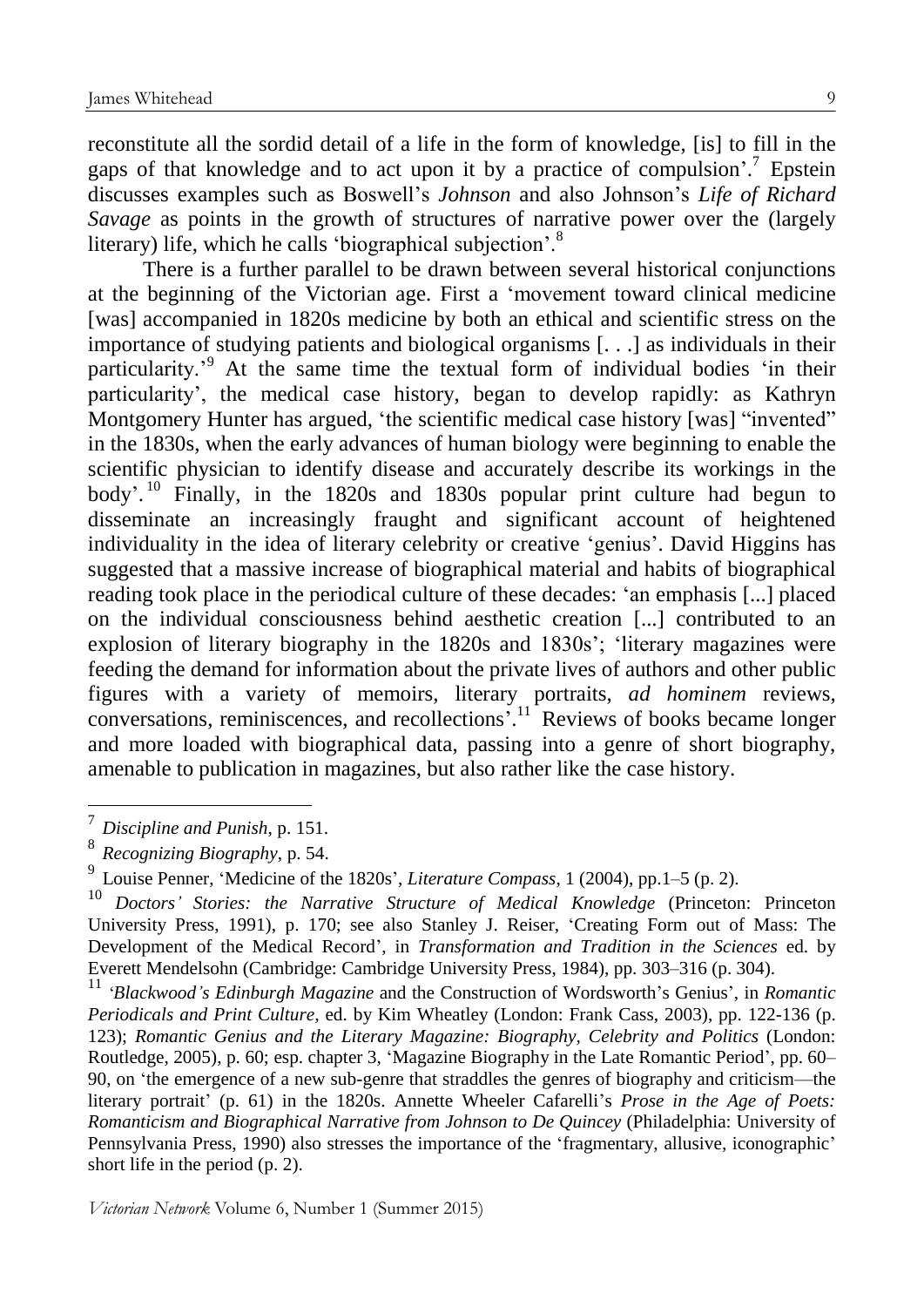<u>.</u>

It can be difficult to find obvious examples, outside of comments such as Hood's, where nineteenth century literary biographies were openly 'scientific' in their orientation, at least before the advent of degeneration and a flush of pathological readings of artists, especially concentrating on the infirmities of 'poetic genius', at the *fin de siècle*. If the medical case history became an explicit model for literary or historical biography, it was not until after the *fin de siècle* that this trend peaked.<sup>12</sup> The positivistic side of biography earlier in the century should also not be overplayed by giving undue prominence to works such as James Stanfield's *Essay on the Study and Composition of Biography* (1813), with its serried ranks of comparative biographical tables and supposedly scientific method. This is a favourite example for historians of life-writing, but its contemporary reputation was slight and it was in many respects an outlier.<sup>13</sup> But even when biography is not explicitly linked to natural science or medicine, its power over what Foucault calls 'biodata' is constituted in similar terms; both are discourses which lay claim to the facts and meaning of the body and βίος in its 'natural' order. Biographical practice and discourse (at least in their popular forms) compel linear or ordered explanation more generally; so again, even when it is not explicitly scientific in its attitude or somatic in its emphasis, biography is part of a general discourse of *organisation* about the irrational, ineffable, or stubbornly material parts of life. And here, as Foucault wrote of the clinical gaze, or the moral management of the insane, 'a moral perception [. . .] would secretly serve as a nucleus for all the concepts that the nineteenth century would subsequently vindicate as scientific, positive, and experimental'.<sup>14</sup>

In the nineteenth century, the growth of biographies about the obscure, neglected, or pathological genius can be seen as the operation of the moral ordering of 'biopower' over its 'ideal' subjects: the morally *derangé*. <sup>15</sup> 'Wayward genius' was

 $12$  The earliest examples of historical biographies being written as explicit case histories are found in the first decades of the twentieth century: see Judson Bennett Gilbert and Gordon E. Mestler, *Disease and Destiny: a Bibliography of Medical References to the Famous* (London: Dawsons, 1962). A fascinating section of the Wellcome library (shelfmark BZPX) brings together many such biographies, which have a notable preoccupation with royalty in earlier works and political leaders in more contemporary writing, and combine differing levels of anxiety and curiosity towards figures of power and their bodily infirmities. The 'great man' in history had a corollary shadow-self in this tradition of feet of clay and 'mere mortals', the title of a series of 'medico-historical' lives published by Jonathan Cape in the 1920s.

<sup>13</sup> Jane Darcy makes this point effectively in 'Contesting Literary Biography in the Romantic Period', *Literature Compass*, 5 (2008), pp. 1–18 (p. 5).

<sup>14</sup> *Madness and Civilization: a History of Insanity in the Age of Reason*, trans. by Richard Howard (London: Routledge Classics [2001], 2005), p. 187.

<sup>15</sup> From recent critical work, my sense of this trend draws partly on Juliette Atkinson, *Victorian Biography Reconsidered* (Oxford: Oxford University Press, 2010), which addresses the popularity of 'hidden lives' in the nineteenth century, and James Gregory's account of 'Eccentric Biography and the Victorians', *Biography,* 3 (2007), pp. 342–376; from older work, see also Joseph Reed's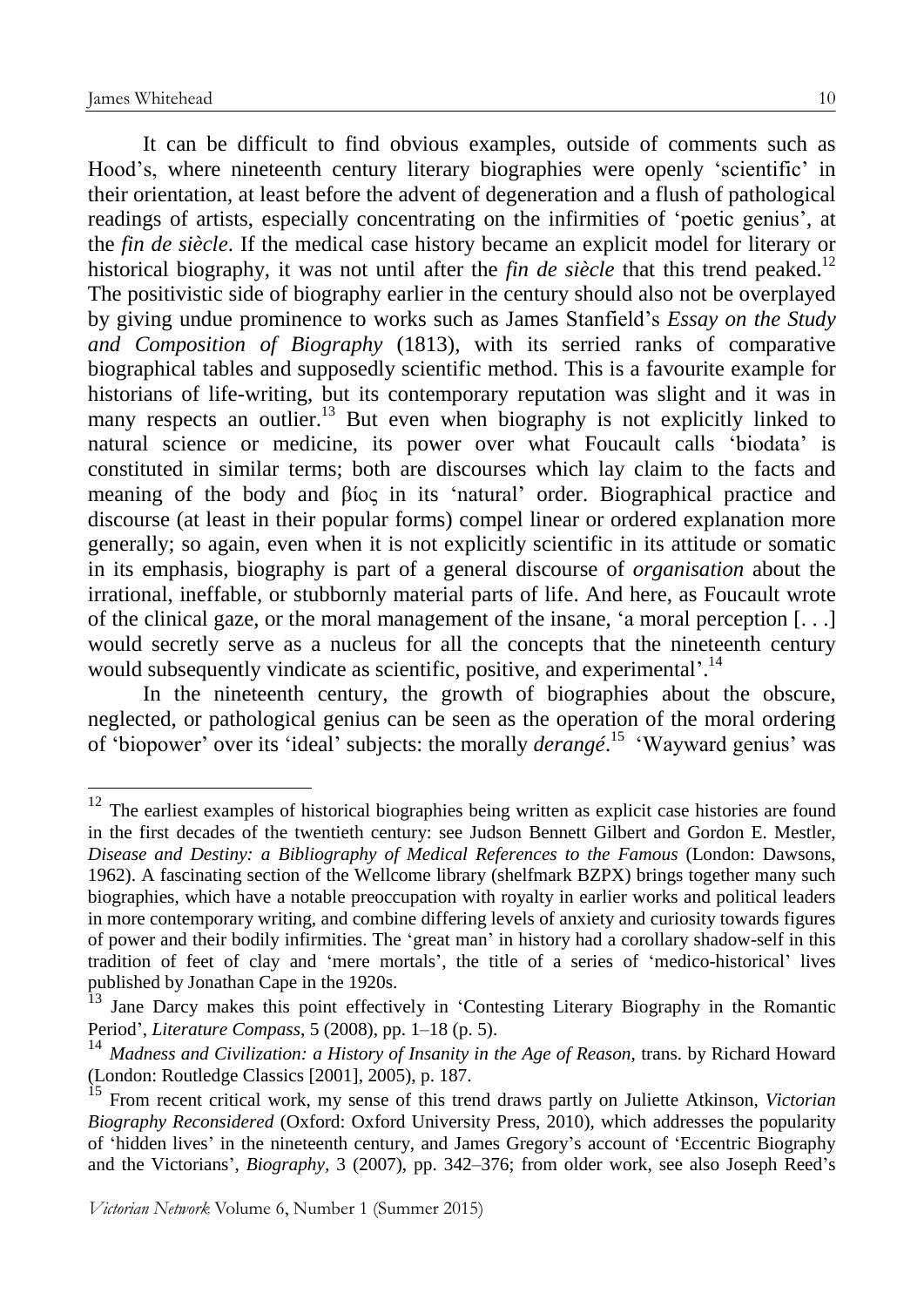1

not the outlying test for the rule but at its centre. To some extent this has been suggested by existing critical work. Jennifer Wallace has discussed the images of Keats's body sustained by the biographical tradition which followed his premature death.<sup>16</sup> But while she uses a generally Foucauldian frame of reference for 'the social and political construction of the body', and discusses the way that 'myths about Keats's body' encoded contemporary political reaction and gendered ideology, this is viewed as particular to Keats rather than something that nineteenth-century biographical writing did more widely, or did by virtue of being biographical.

As I have suggested, the embodied life of the subject and the material of the written *Life* have often been linked, especially in the age of 'lives and letters' when the 'privy papers' which made up large proportion of many Victorian *Lives* were often felt to be an extension of the person, and practices of literary celebrity and memorialisation closely linked to biography 'became increasingly focused on collecting  $\lbrack \ldots \rbrack$  personal effects', such as locks of hair or other reliquary objects.<sup>17</sup> These practices naturally suggest a set of complicated and ambivalent desires. One needs only to think of Henry James's celebrated story of skulduggery in Romantic literary biography, *The Aspern Papers* (1888), with its biographical 'publishing scoundrel' 'looking for materials' and admitting 'a kind of ferocity' in his 'desire to possess them.' The 'materials' of desire for the narrator include not only the letters that would allow communion with the long-dead Shelleyan poet, but also the bodies touched by his vanished presence: 'The old lady's voice was very thin and weak, but [...] there was wonder in the thought that that individual note had been in Jeffrey Aspern's ear [...] I felt an irresistible desire to hold in my own for a moment the hand that Jeffrey Aspern had pressed'.<sup>18</sup> In the story, however, the 'desire to possess' is frustrated, to the narrator's 'almost intolerable' chagrin. The body of the biographical subject will always be absent; and the affective and power relations that biographies inaugurate over their subjects or 'materials' have consequently found egress through

sense of the 'wave of biographical works devoted to the notably obscure', in his *English Biography in the Early Nineteenth Century* (New Haven: Yale University Press, 1966), p. 23. A. O. J. Cockshut, *Truth to Life: The Art of Biography in the Nineteenth Century* (London: Collins, 1974), and Richard D. Altick, *Lives and Letters: A History of Literary Biography in England and America* (New York: Knopf, 1965), the most enduringly useful survey of (mostly) Victorian biography, make similar observations.

<sup>16</sup> Jennifer Wallace, 'Keats's Frailty: The Body and Biography', in *Romantic Biography*, ed. by Alan Rawes and Arthur Bradley (Aldershot: Ashgate, 2003), pp. 139–151 (p. 140). Wallace begins her article with the same quote from Terry Eagleton that I have used, but does not break it down in the same way, focusing instead on contemporary biological essentialism.

<sup>17</sup> Alexis Easley, *Literary Celebrity, Gender, and Victorian Authorship, 1850–1914* (Newark: University of Delaware Press, 2011), p. 42. Easley notes that by the end of the century literarybiographical relic collection had become the subject of satire: see Harold Macfarlane, 'The Value of a Dead Celebrity', *Cornhill Magazine*, n.s. 8 (March 1900), pp. 367–371.

<sup>18</sup> Henry James, *The Aspern Papers* (New York: Macmillan, 1888), pp. 112, 65, 23.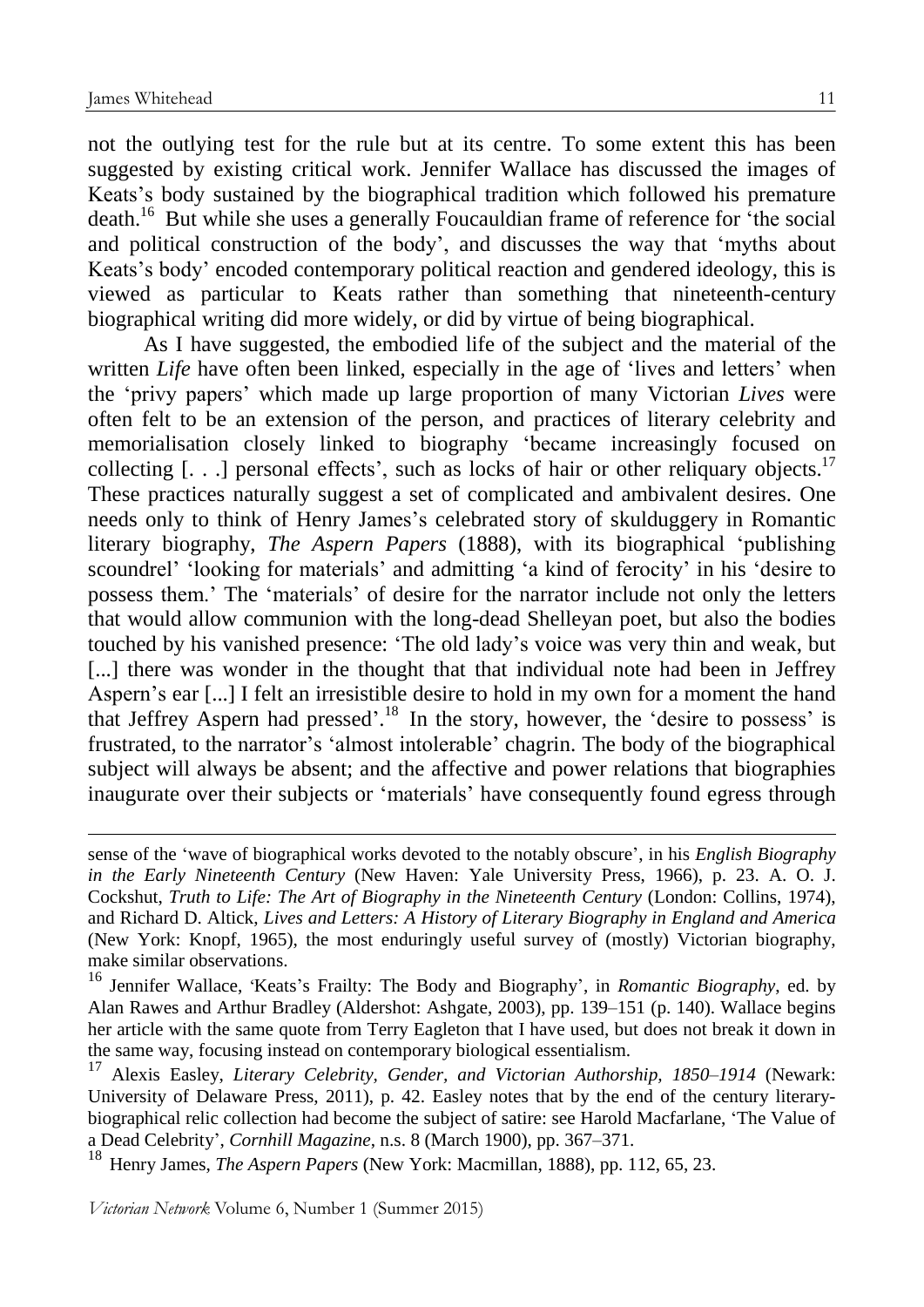other channels. I would like to suggest that the principal way that this happens in the nineteenth century is through intense attention to the embodied *mind* of the biographical subject. That is to say, unlike the clinical gaze, the biographical gaze never has a somatic object squarely in front of it. But it can and does take textual objects or reported speech to be embodiments of a state of mind, and hence to have symptomatic power. The 'universal trust in documents' in nineteenth century biography gave the genre great evidentiary power.<sup>19</sup> Pathological thought in particular (in a period when psychopathology was persistently somaticised) gave this power something to work with and on.

Among writers and artists in general, modern poets in particular have come to expect a posthumous biographical dissection using what Philip Larkin once referred to, in gloomy (and prescient) anticipation of its coming indignities, as 'that crummy textbook stuff from Freshman Psych'. <sup>20</sup> 'Psychobiography' has occupied a specific niche somewhere between psychology and literature, and various more or less psychoanalytic models have been proposed or practised.<sup>21</sup> Moreover, even when a specifically psychoanalytic framework is not used, as Anthony Storr has observed, 'many ideas and concepts originally derived from psychoanalysis have become so incorporated into intellectual discourse that biographers automatically employ them without realizing whence they came'.<sup>22</sup> The main tide of psychobiography followed the rise of Freud, naturally, partly through his own retrospective analyses of the lives of artists such as Leonardo da Vinci, and was swelled though the influence of Erik Erikson and others.<sup>23</sup> But an alignment of the biographer with the psychiatrist can still be seen in the wake of Freud, and now fading assumptions about drives and ego. In Diane Middlebrook's 1991 life of the poet Anne Sexton, not only are the attitudes and vocabulary of psychoanalysis used, but also the techniques and materials of the psychiatrist's working process; transcripts of audio tapes of analysis sessions were incorporated wholesale into the biography. Middlebrook later wrote:

<sup>19</sup> Cockshut, *Truth to Life*, p. 16.

<sup>20</sup> 'Posterity', in *Collected Poems* (London: Marvell Press/Faber, 1990), p. 170.

<sup>21</sup> See William Runyan, *Life Histories and Psychobiography: Explorations in Theory and Method* (Oxford: Oxford University Press, 1982); Alan Elms, *Uncovering Lives: the Uneasy Alliance of Biography and Psychology* (Oxford: Oxford University Press, 1994); *Handbook of Psychobiography*, ed. by William Todd Schultz (Oxford: Oxford University Press, 2005).

<sup>22</sup> Anthony Storr, 'Psychiatry and Literary Biography', in *The Art of Literary Biography*, ed. by John Batchelor (Oxford: Oxford University Press, 1995), pp. 73–86 (p. 73). See also Richard Ellmann, 'Freud and Literary Biography', in *Freud and the Humanities*, ed. by Peregrine Hordern (London: Duckworth, 1985), pp. 58–74.

<sup>23</sup> Donna Arzt, 'Psychohistory and Its Discontents', *Biography*, 1 (1978), pp. 1–36 surveys the major Freudian and Eriksonian biographies. See also Louise E. Hoffman, 'Early Psychobiography, 1900–1930: Some Reconsiderations', *Biography*, 7 (1984), pp. 341–352.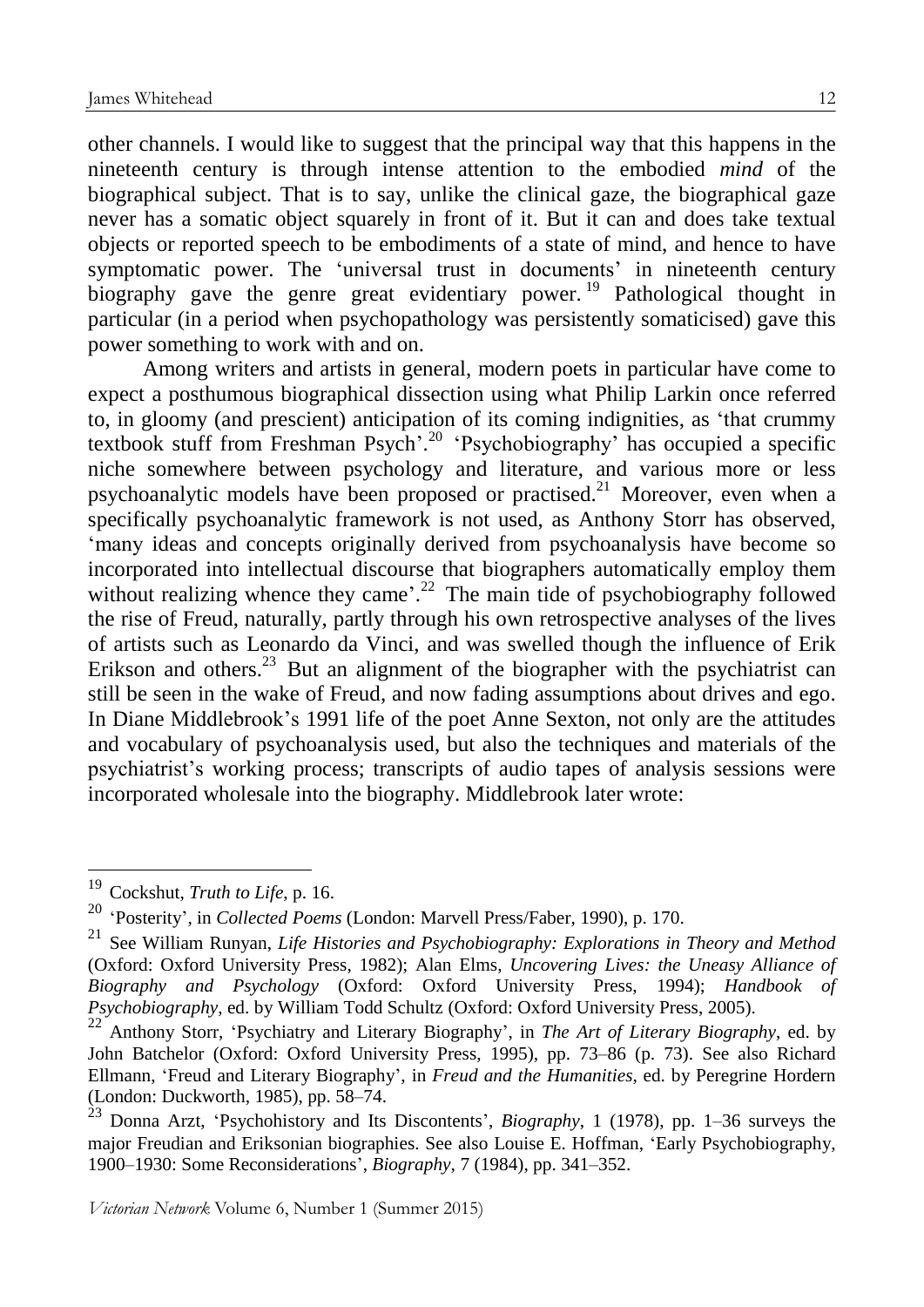[T]he tapes provided far more than information; they provided intimacy. The scepticism I had brought [. . .] vanished as, her captive, I struggled to grasp both the manifest and the latent meanings in what she confided to her doctor, and unwittingly, to me. Such intimacy is never without costs. Invaded by Sexton's voice, I was also invaded by her pain and despair—and by the rage she cunningly triggered in her search for punishment. My respect for her psychiatrist intensified as I sat invisibly between the two of them, witnessing the resourcefulness of her pathology.<sup>24</sup>

Here the biographer not only signals her 'respect' towards the psychiatrist, but also aligns herself with the clinician as panoptical, 'invisible' authority on Sexton's 'unwittingly' 'latent meanings': the poet is reified as 'her pathology'.<sup>25</sup> Yet Middlebrook also disavows clinical detachment by placing the writing of biography in the realm of emotional heroism, dangerous but productive intimacy, and shared pain and struggle. Finally, she suggests that the power relations of biographical subjection, captivation, or possession are reversible. Nevertheless, 'resourcefulness' of the mind clearly offers a more satisfying possession than that allowed to the biographical inheritors of Jeffrey Aspern.

This apparently contemporary confusion of modes pervades those Victorian biographies which likewise addressed the minds of wayward 'poetic genius': on the one hand, they attempted to stress the biographer's disciplinary authority, or else identified with an objective or analytical praxis drawn from medicine, psychology, or elsewhere; on the other, they made sensational or sentimental appeals to a valueladen idea of genius transcending material circumstances or rational analysis, to personal and emotional ties to the subject, and to the personal task of redeeming a damaged reputation or correcting popular misrepresentations. I would like to propose that we can trace the prehistory of psychobiography in this blend of pathological diagnosis and biographical sympathy. We might also add one more strand to the complex genealogy of psychoanalytic thinking in the nineteenth century. This claim concerns not so much psychoanalytic ideas as a general attitude: the constitution of the creative mind as an object of analytical exegesis. This formation has had effects not only for avowedly psychoanalytic readers, but also for the half-examined ways that modern readers assume access to the mind of the author and historical *mentalités* in our biographical reading and interpretative habits generally: Victorian biography pioneered the hermeneutics of suspicion.

The second half of this article presents some specific examples for these broad claims from early Victorian biographical writing about Percy Bysshe Shelley,

<sup>24</sup> *The Literary Biography*, ed. by Dale Salwak (London: Macmillan, 1996), pp. 86–90; p. 89.

<sup>&</sup>lt;sup>25</sup> 'Manifest and latent meanings' is a perfect example of the automatic employment of popular Freudian terms; probably the less said about the 'search for punishment' the better.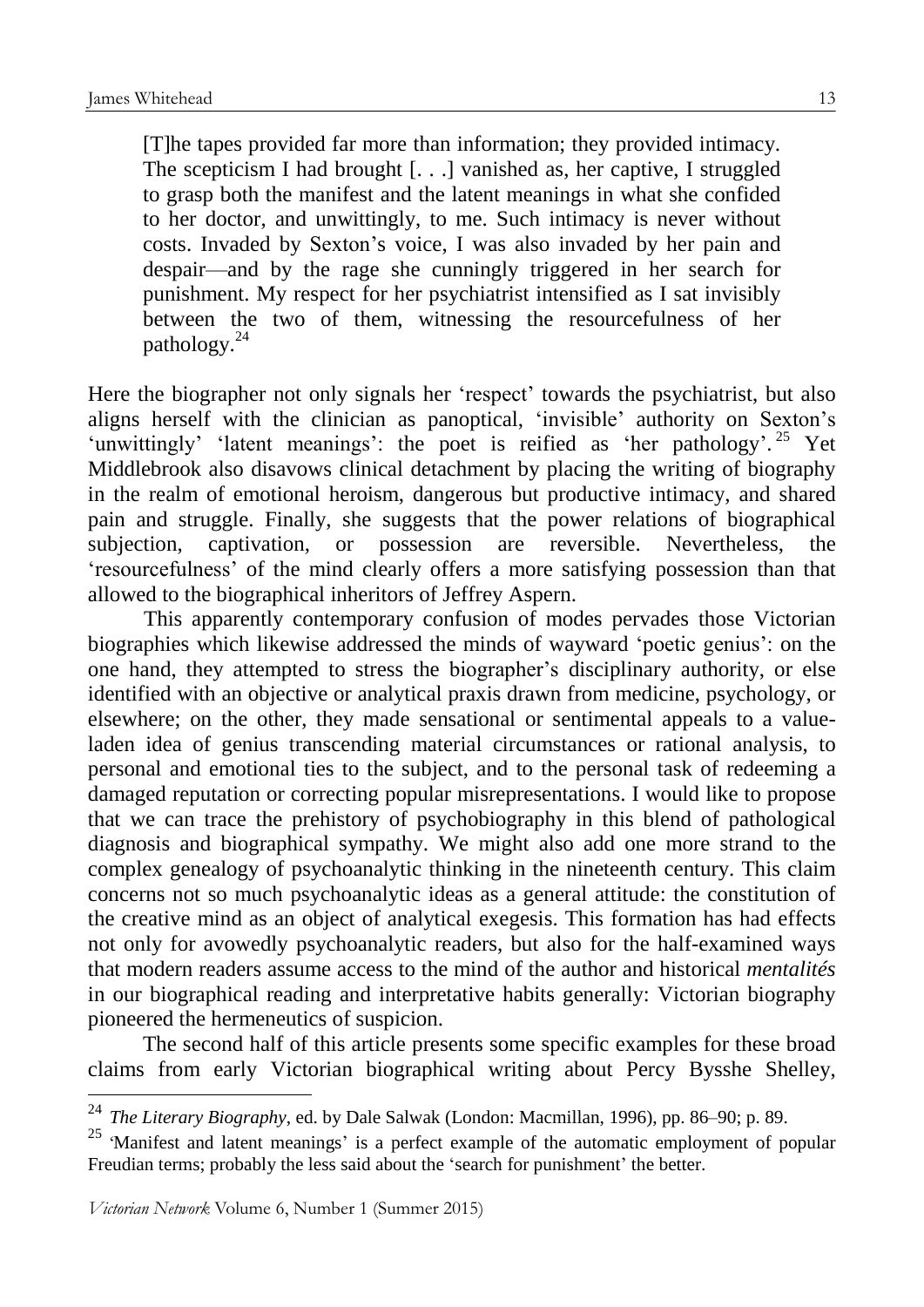<u>.</u>

although similar trends could be charted in the biographical afterlives of John Clare, Blake, Chatterton, and other emblematic Romantic *enfants du siècle*. <sup>26</sup> There has been a fine tradition of scholarly work on Shelley's biographical afterlife.<sup>27</sup> In particular the political 'declawing' of Shelley via late-Victorian biography has also been addressed, although this 'emasculation' has also been complicated by Julian North's recent account of a Romanticism already entangled in the assumed femininity or domesticity of its biography.<sup>28</sup> The following discussion does not seek to include all the complexities of the biographical response to Shelley, especially this political whitewash, although 'irrational Shelley' did play a part in this. Nor does it even seek to list all instances where his image as 'mad poet' is returned to through the century: Engelberg has already done something of this nature.<sup>29</sup> His conclusion is that 'biographical evidence of Shelley's mental instability provided ['moralistic' and 'apologetic'] critics with a common framework for their discussions'.

Madness elided oppositions of sympathy: initial hostility and moralism were increasingly

voiced in a context which significantly curtailed the extreme conclusions to which they had led in discussions during the first decade after Shelley's death. By 1860 most critics saw him as a nervous, sensitive man who had committed a number of errors as a man and as a poet. This view allowed them to pardon some of his outrageous opinions and actions and to praise the poems which they found most successful. It allowed for a considerable variety of

<sup>26</sup> See for example Deborah Dorfman's discussion of the biographical handling of Blake's 'insanity' in her *Blake in the Nineteenth Century: His Reputation as a Poet from Gilchrist to Yeats* (New Haven: Yale University Press, 1969), which despite its title offers coverage of the situation before and through Gilchrist, in chapters 1–2; especially pp. 16–19; 40–49; 72–78.

<sup>27</sup> See in particular Sylva Norman's quixotic *Flight of the Skylark: the Development of Shelley's Reputation* (London: Reinhardt, 1954); and the more laborious survey offered by Karsten Klejs Engelberg's *The Making of the Shelley Myth: an Annotated Bibliography of Criticism of Percy Bysshe Shelley 1822–1860* (London: Mansell, 1988), pp. 1–108. (Oddly Engelberg nowhere mentions Norman.) Both of these writers are concerned with the turn in sympathies that made Shelley's reputation the object of a rescue mission as the nineteenth century progressed; a transition from 'disrepute to popularity' (Norman) or a shift from 'moralistic' to 'apologetic' readers (Engelberg). See also Miriam Allott, 'Attitudes to Shelley: The Vagaries of a Critical Reputation', in *Essays on Shelley*, ed. by Miriam Allott (Liverpool: Liverpool University Press, 1982), pp. 1–38.

<sup>28</sup> Mark Kipperman, 'Absorbing a Revolution: Shelley Becomes a Romantic, 1889–1903', *Nineteenth-Century Literature*, 47 (1992), pp. 187–211; Julian North, 'Biography and the Shelleys', in *The Domestication of Genius: Biography and the Romantic Poet* (Oxford: Oxford University Press, 2009), pp. 101–146 (pp. 102–103).

<sup>29</sup> 'Shelley, the Mentally Deranged Poet', in *The Making of the Shelley Myth*, pp. 44–60.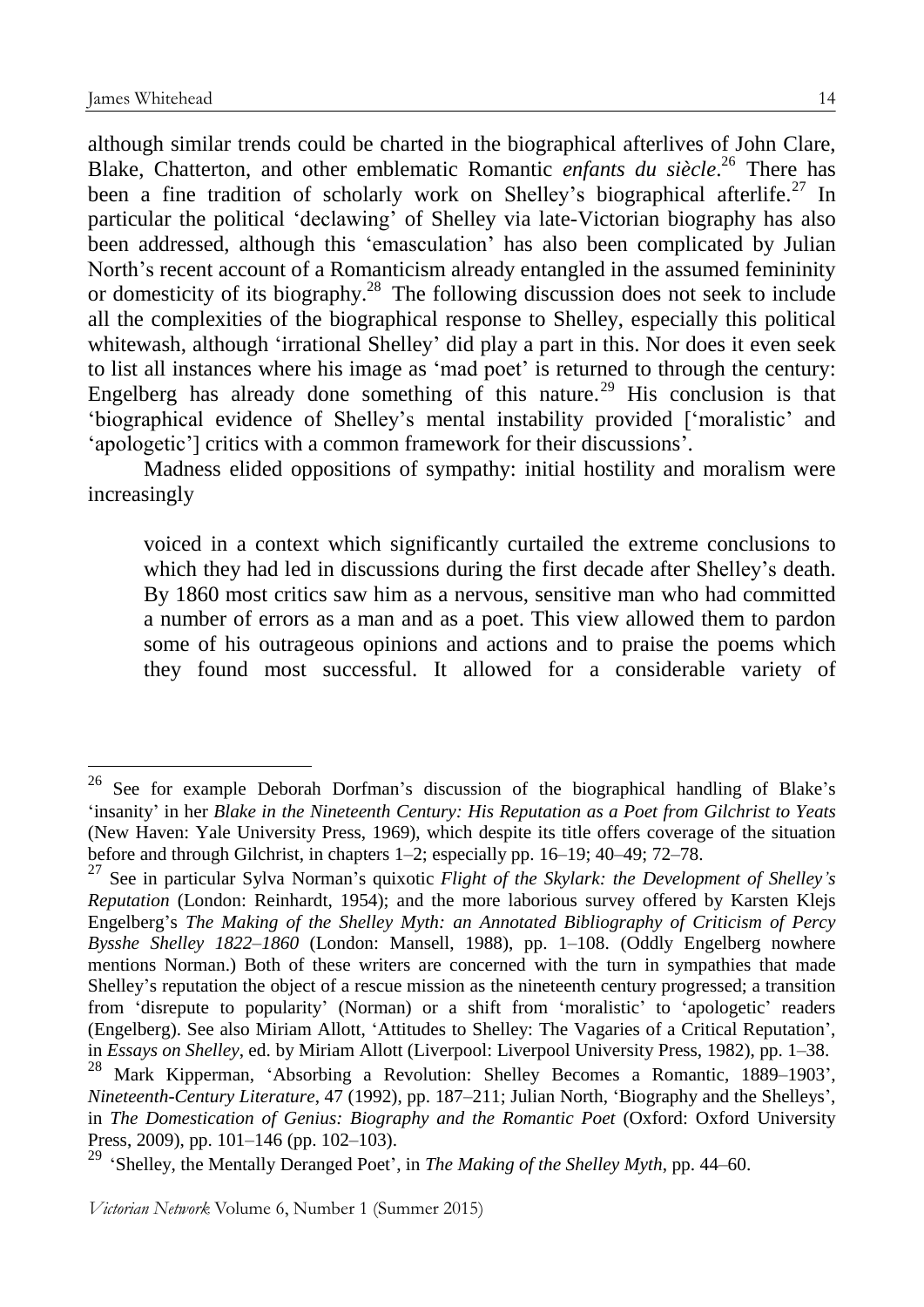interpretation, but it also prevented critics from discussing the intellectual aspects of Shelley's poetic vision.<sup>30</sup>

Engelberg is right in that an ambivalent reappraisal followed the early hostility of reviewers towards Shelley's poetry as contagious revolutionary disorder, and remade its great fall into dangerous insanity into alluring miniatures of flight from reason and reality. But he does not fundamentally question (in fact tacitly accepts) the 'biographical evidence' of Shelley's 'overwrought imagination', or the diagnostic claims of the *Lives*. Neither has any other critic of Shelley's reputation drawn out the thematic and rhetorical continuities between the major biographical texts' constructions of the poet's 'mad' image, or placed them in terms of the types of argument made above. One only has to look at later biographies, even the most scholarly, to see the importance and persistence of the ultimately unverifiable stories, images, or interpretations suggested here.<sup>31</sup> An examination of the 'evidence' of Shelley's eccentricities, as presented by Medwin, Hogg, Peacock, and others, shows that what is common to these accounts is less a consensus, and more a shared rhetoric of biography's diagnostic and corrective power over the passive, pliant, and correctable image of the poet that it forms. This was to have lasting consequences for Shelley's reputation.

William Hazlitt's magazine sketch of 1821 established the core of early biographical representations of Shelley. Hazlitt presents a diagnostic account of the poet using a strong rhetorical claim to empirical observation and deduction of symptoms from visual and aural sensory evidence. With a 'fever in his blood, a maggot in his brain, a hectic flutter in his speech', Shelley is violently 'sanguinecomplexioned and shrill-voiced'; this supports Hazlitt's prognosis that 'as is often the case of religious enthusiasts, there is a slenderness of constitutional *stamina*, which renders the flesh no match for the spirit.'  $32$  (Shelley's strident atheism is mischievously allied with the fixed ideas of the religious melancholic.) But already a half-step has been taken away from a mode of presentation squarely focused on the body; here the psychosomatic nervous body of genius, its spirit-flesh, is the ambiguous substrate of Hazlitt's sketch. His emphasis on Shelley's pathological lightness, his freedom from earthly 'ballast', is noteworthy, and foreshadows later images of Shelley's unworldly mental 'flight' from his body, later staged first

<sup>30</sup> *The Making of the Shelley Myth*, p. 60.

<sup>31</sup> As John Mullan has noticed, even the most skeptical and cautious of modern Shelley biographers, Newman Ivey White, still relies so heavily on perhaps the most factually wayward and 'most careless of biographers', Thomas Medwin, 'the naughty Captain' (Sylva Norman), that his index admits it has too many debts to Medwin to fully record.

<sup>32</sup> William Hazlitt, 'On Paradox and Commonplace', in *Table Talk; or, Original Essays* (London: John Warren, 1821), pp. 347–372 (p. 355).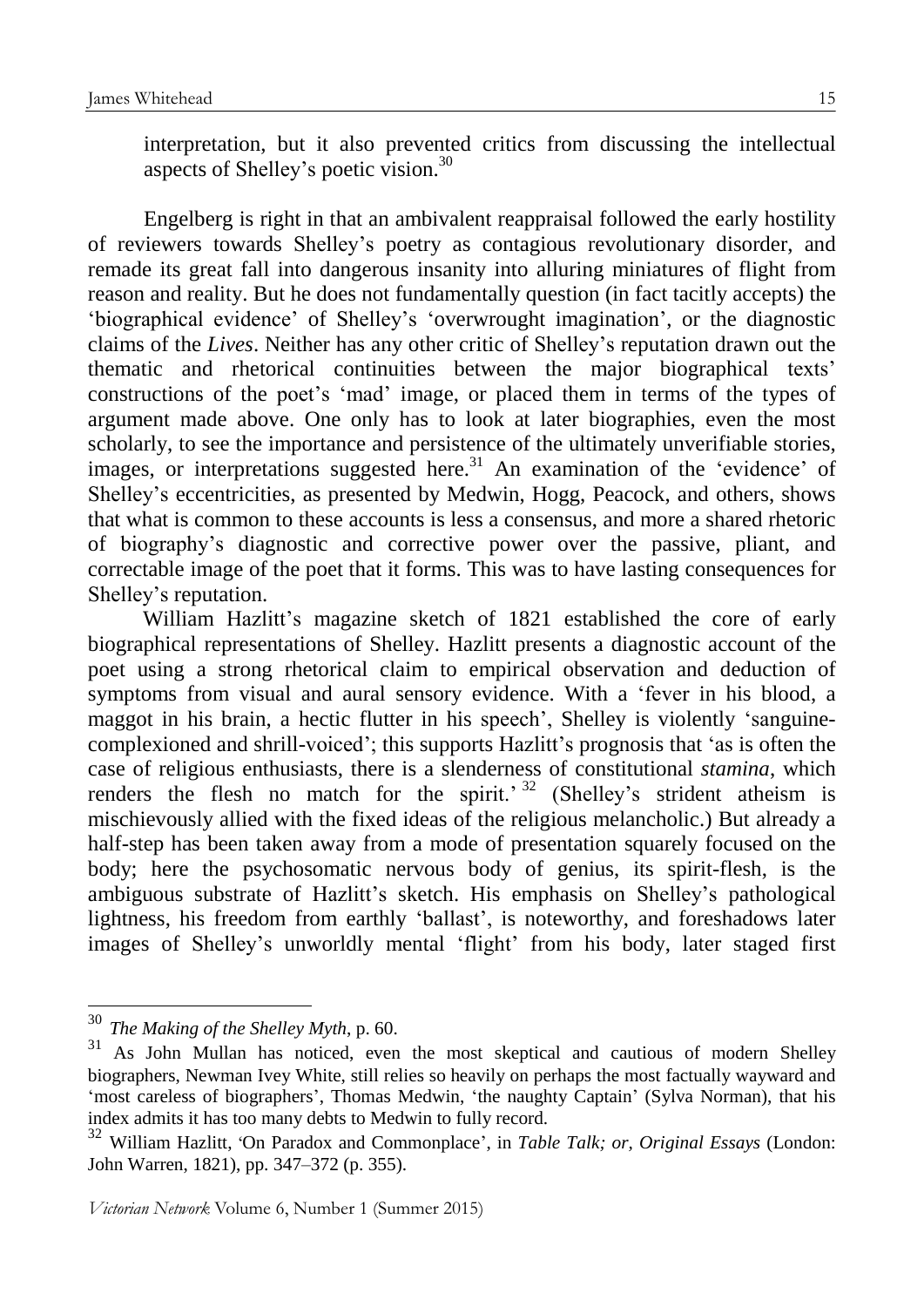negatively as delusional insanity, then positively as spiritual distance from the sublunary:

There is no *caput mortuum* of worn-out, threadbare experience to serve as ballast to his mind [...] Bubbles are to him the only realities:—touch them, and they vanish. Curiosity is the only proper category of his mind, and though a man in knowledge, he is a child in feeling.<sup>33</sup>

The most immediately fruitful seed of future influence in this passage, however, was Hazlitt's verdict on Shelley as a 'child in feeling.' As Julian North notes, drawing from Mary Shelley's account of Percy:

The representation of Shelley as immature [...] was often repeated by other biographers. It was one, influential, manifestation of the more widespread Victorian construction of the Romantic poet and the Romantic age as perpetually youthful: a way of reconciling readers to controversial political, social, sexual, and religious views by consigning them to the past. $34$ 

This stress is particularly apparent in the case of Shelley: for Medwin the 'Eternal Child', for Hogg the 'child of genius' and the 'youthful dreamer', and likewise in his other early *Lives*. <sup>35</sup> For Hogg, especially, the point about disguising radical youth is well taken. In relation to nineteenth-century biography more widely, as discussed above, a sense of the biographical 'minor' as a fit subject for the pastoral power which life-writing exerts, or for the scientific taxonomy of an organically-imagined progression of national life from childhood to maturity (ontogeny reflecting phylogeny) are yet more resonant. But it cannot be so for the almost contemporary Hazlitt; nor indeed for Thomas Love Peacock, who pre-empted all biographical writing on Shelley as marvellous boy with his distinctly adolescent 'Scythrop' Glowry', a thinly veiled portrayal of the poet, in his coterie satire *Nightmare Abbey* (1818). The Romantic poet as biographical minor also came from ideas about mental vagary. An association between childhood and madness was particularly strong in the period: for Foucault, especially, the madman under moral management became a

<sup>&</sup>lt;sup>33</sup> 'On Paradox and Commonplace', p. 356

<sup>34</sup> *The Domestication of Genius*, p. 133.

<sup>35</sup> Thomas Medwin, *The Life of Percy Bysshe Shelley,* ed. by H. Buxton Forman (Oxford: Oxford University Press, 1913), p. 332; Thomas Jefferson Hogg *The Life of Percy Bysshe Shelley*, 2 vols (London: Edward Moxon, 1858) I, p. 212; II, p. 118. Medwin took this phrase from an 1845 piece by Thomas De Quincey, who notes in turn that he has borrowed it from George Gilfillan's 'Gallery' in *Tait's Edinburgh Magazine*: see De Quincey's *Sketches Critical and Biographic* (Edinburgh: James Hogg & Sons, 1857), pp. 1–29, p. 28n.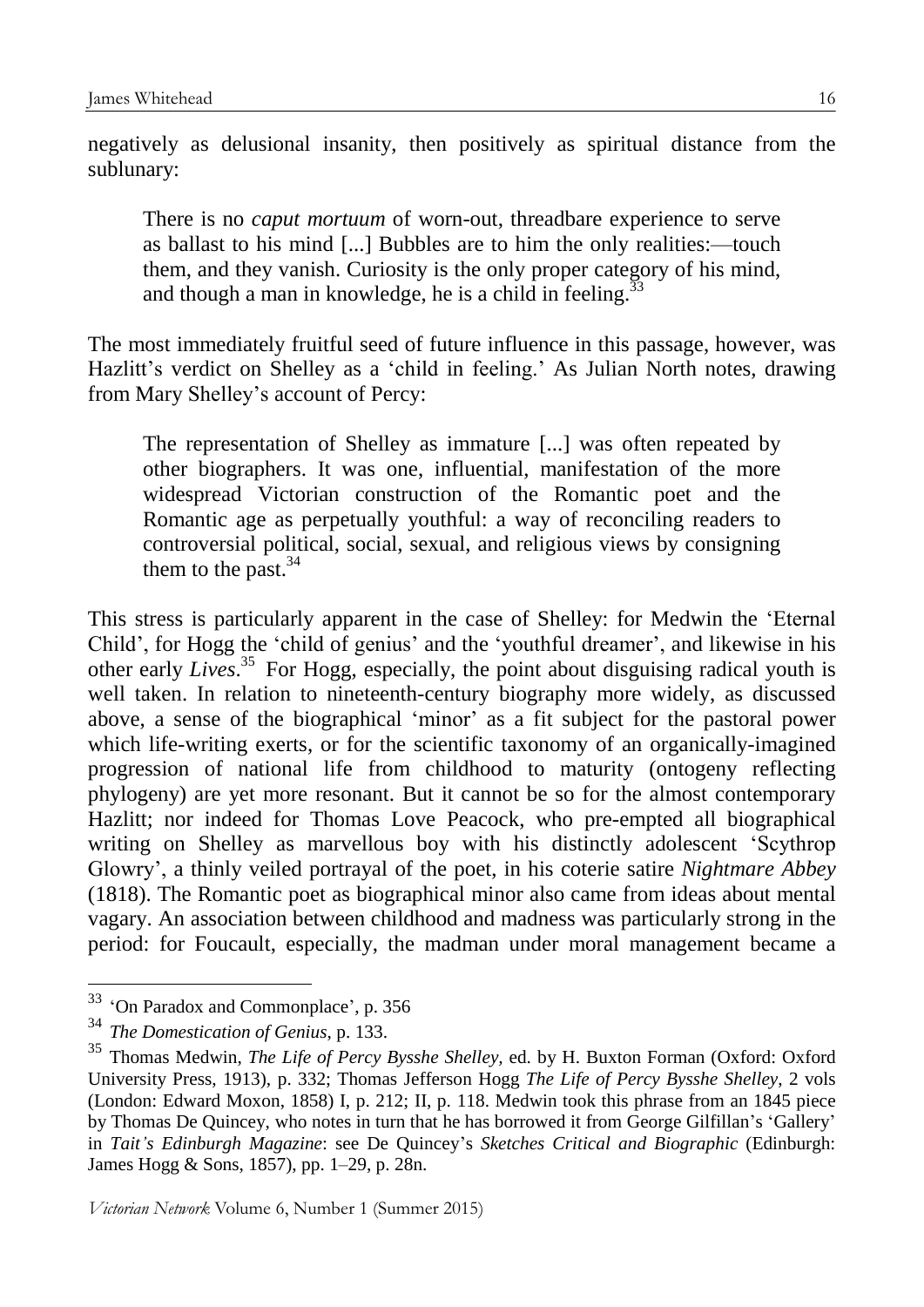refractory child, and madness the 'minority status' of childhood, 'organized so that the insane are transformed into minors. They are regarded as children who have an overabundance of strength and make dangerous use of it'.<sup>36</sup> It was not only that Shelley was a child, but 'an overgrown child with the power of a man' (Hazlitt).

Biography also became a form of moral management, an arena in which the irrational man-child was confronted with his own delusions. Unreason was summoned drawn up to be diminished or dismissed, yet constantly played on. For Shelley, the principal practitioner in this mode was Thomas Jefferson Hogg. Immediately following Shelley's death, the embargo on biographical writing maintained by Sir Timothy Shelley had been almost total. But biography began to creep in regardless, with Thomas Medwin's clumsy and error-strewn footnote to his widely-criticised *Journal of the Conversations of Lord Byron* (1824). Medwin gave an account of Shelley the child at Eton, his 'character of great eccentricity' in childhood standing in for the whole 'wild and visionary' life of the man.<sup>37</sup> This partly reflected the moralistic hostility of early reviewers; but Shelley's ally Leigh Hunt, in a similar publication, also provided a picture of an unhealthy poet doomed not to 'have lived many years' by 'constitution consumptive' (there is no evidence to support Hunt's conjecture).<sup>38</sup> But it was Hogg who made the first biographical move to cement 'eccentric Shelley', in the series of articles on 'Shelley at Oxford' published in the *New Monthly Magazine* in 1832–33.<sup>39</sup> This rapidly supplanted diagnoses of the absent and dubiously consumptive body of the poet with his eminently diagnosable mind. Hogg exhibited a 'remarkably youthful' poet at university, 'even [...] where all were very young': $^{40}$ 

It would be easy to fill many volumes with reminiscences characteristic of my young friend, and of these the most trifling would perhaps best illustrate his innumerable peculiarities. [...] A familiarity with the daily habits of Shelley and the knowledge of his demeanour in private will greatly facilitate [...] the full comprehension of his views and opinions. Traits that unfold an infantine simplicity, the genuine simplicity of true genius, will be slighted by those only who are ignorant of the qualities that constitute greatness of soul: the philosophical observer knows well

<sup>36</sup> *Madness and Civilization*, p. 252.

<sup>37</sup> Thomas Medwin, *Journal of the Conversations of Lord Byron* (London: Henry Colburn: 1824), pp. 248–259.

<sup>38</sup> Leigh Hunt, *Lord Byron and Some of his Contemporaries* (London: Henry Colburn: 1828), pp. 174–176.

<sup>&</sup>lt;sup>39</sup> Also published by Henry Colburn, who cornered the market for Shelley anecdote early on.

<sup>40</sup> 'Shelley at Oxford', *New Monthly Magazine*, January 1832, pp. 91–96 (p. 91).

*Victorian Network* Volume 6, Number 1 (Summer 2015)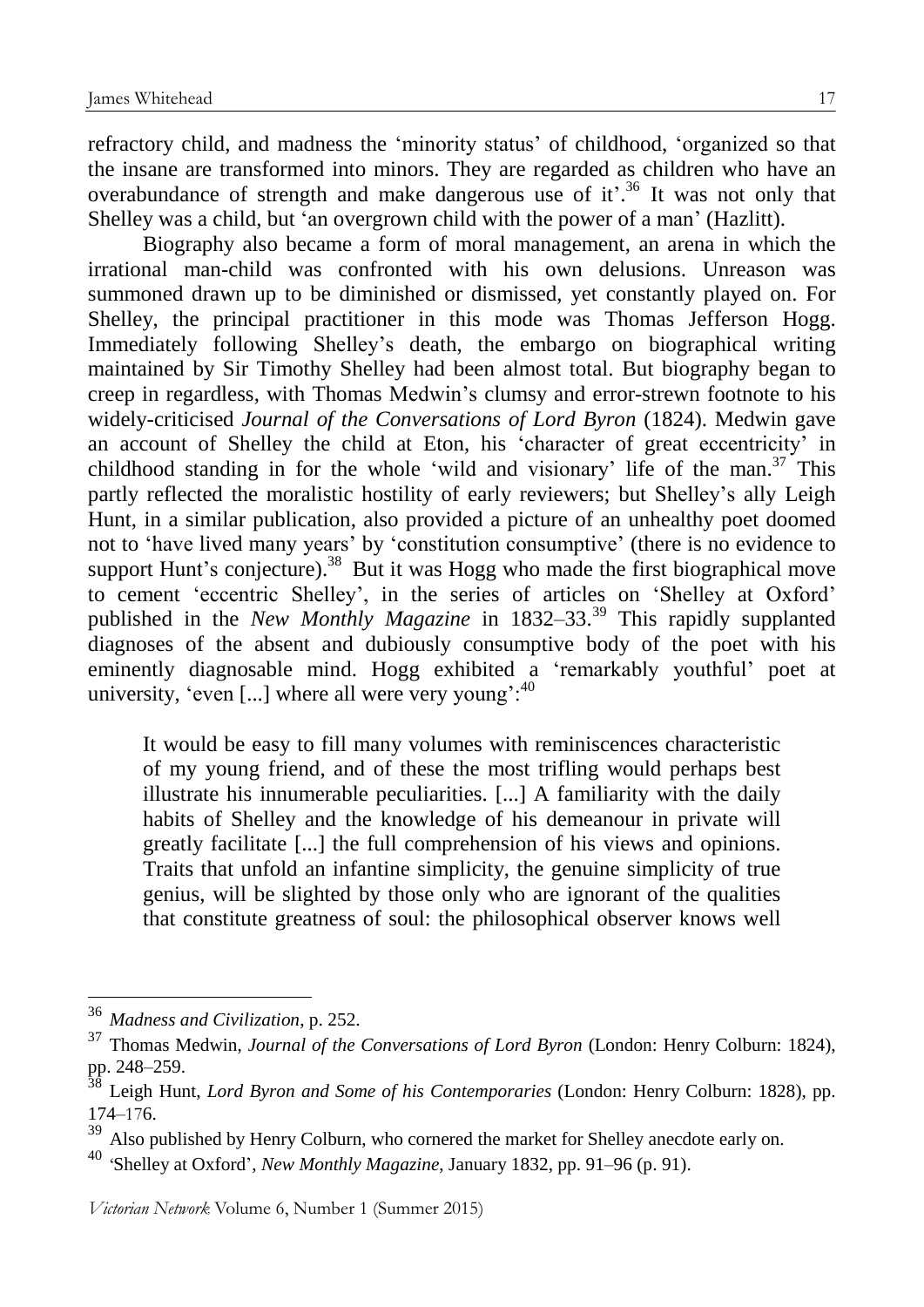that to have shown a mind to be original and perfectly natural, is no inconsiderable step in demonstrating that it is also great.<sup>41</sup>

The stress on 'innumerable peculiarities' (and Hogg later tried at least to fill several volumes with reminiscences of these) goes hand in hand with the construction of the 'philosophical' biographical reader, who is expected to align himself with Hogg's voice of moderation and reason within the scenes presented, appreciative yet corrective. Later, in his rather partial account of their expulsion from Oxford, Hogg blames the University, accusing it of a failure of moral management: it neglected the corrective attention and power that his biography provides, the 'right institution' that would 'have mitigated the rigorous austerity of his course of living, and [...] would have remitted the extreme tension of his soul by reconciling him to a liberal mirth, convincing him, that if life be not wholly a jest, there are at least many comic scenes occasionally interspersed in the great drama'. <sup>42</sup> This becomes his own task. Hogg's essentially comic account of Shelley's 'infantine simplicity'—the crestfallen return from the geology lecture on 'stones, stones, stones! Nothing but stones!', the rescuing of donkeys, the 'primeval chaos' of Shelley's room and his scorched scout, the Platonic interrogation of the baby with regard to its pre-existence on Magdalen Bridge—is familiar to readers of all later Shelley biography. These anecdotes proved to be ineradicable. But what is less often noticed is this serious purpose to which Hogg thought his *comédie des moeurs* could be put. Principally, Hogg repeatedly returns to the originality found in the ingenuous 'simplicity of true genius', despite his instinct to mock or to play the rational biographer set above the irrational poet, and within the frame of this primitivism takes Shelley's 'genius' seriously. But there is also a cautionary pseudo-medical prescription about 'ardent' over-study embedded in the farce. This is most apparent in the vivid anecdote where:

On the evening of a wet day, when we had read with scarcely any intermission from an early hour in the morning, I have urged him to lay aside his book. It required some extravagance to rouse him to join heartily in conversation; to tempt him to avoid the chimney-piece, on which commonly he had laid the open volume. "If I were to read as long as you do, Shelley, my hair and my teeth would be strewed about on the floor, and my eyes would slip down my cheeks into my waistcoat pockets; or at least I should become so weary and nervous, that I should not know whether it were so or not." He began to scrape the carpet with his feet, as if teeth were actually lying upon it, and he looked fixedly at

<sup>41</sup> <sup>41</sup> 'Shelley at Oxford II', *New Monthly Magazine*, February 1832, pp. 137–145 (p. 144).

<sup>42</sup> Shelley at Oxford IV', *New Monthly Magazine*, July 1832, p. 67–73 (p. 73).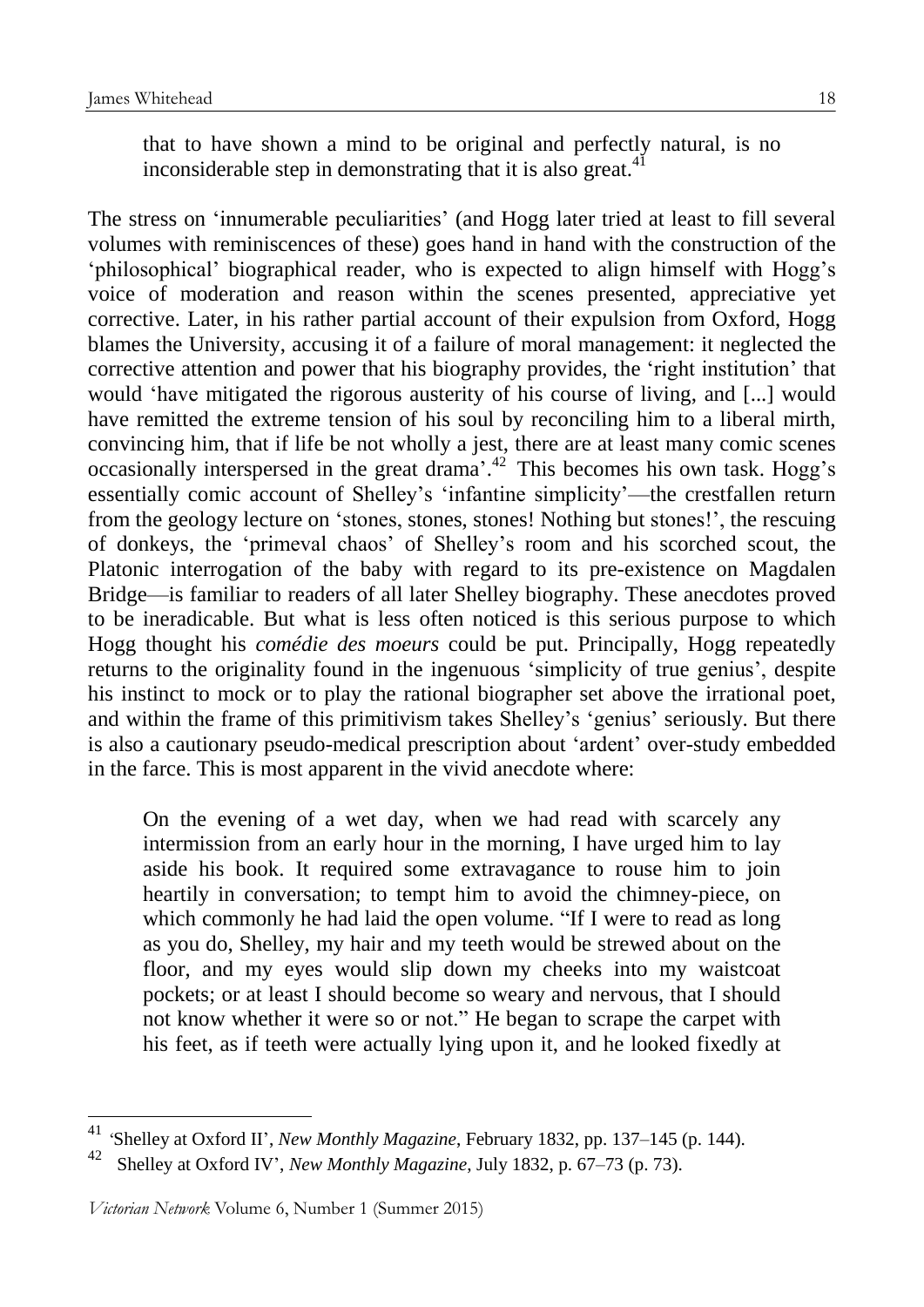my face, and his lively fancy represented the empty sockets; his imagination was excited. $^{43}$ 

These were standard medical worries about educated, middle-class, youthful 'genius': J.-É.D. Esquirol's 'nombreux écarts de régime': not sleeping correctly, little physical exercise, reading too much, and above all, the excited imagination.<sup>44</sup> Hogg seems entirely to look past Shelley's own sense of humour.<sup>45</sup> Instead he becomes retrospectively a literal-minded watcher for those early symptoms which he *knew* would *end badly*. This is a slightly different aspect to the 'domestication of genius' suggested by Julian North. The Victorian readers of biography she describes wanted depoliticised and personalised authors; but there was also a strong clamour for cautionary tales of weakness and illness.<sup>46</sup> Exemplary lives could show where the health and inheritance of the bourgeois family could be imperiled. If only, like the university, Sir Timothy Shelley had seen and acted on the signs earlier, Hogg implies.

Biographical writing of this type sat alongside 'domestic psychiatry', where 'supervision of the child became supervision in the form of deciding on the normal and the abnormal; one began to keep an eye on the child's behaviour, character, and sexuality'.<sup>47</sup> Shelley's biographers are constantly assessing 'the child' against introduced standards of normality, where he is found wanting. The biographies also seek to criticise 'normal' morality, of course, but it is the repeated emphasis on the disjunction between the two that is significant. By 1858, Hogg's main trope for this rhetoric became food: it is by reference to his dietary habits that Shelley was shown to be unworldly, and perhaps admirable, but also sub-normal. Shelley's real dietary heterodoxy is well known.<sup>48</sup> But critical discussion often depends on the numerous examples that Hogg presents of Shelley's eating as embodied insane thinking, tangible delusion. The horror of butter he burlesques in a teacake-centred episode

<sup>43</sup> 'Shelley at Oxford IV', p. 70.

<sup>44</sup> Jean-Étienne Dominique Esquirol, *Maladies Mentales* (Paris: Baillière, 1838), passim.

<sup>&</sup>lt;sup>45</sup> Richard Holmes notes that other biographer-friends such as Peacock 'always understood this side of Shelley better than Hogg and [were] prepared to write about it more carefully.' Richard Holmes, *Shelley: The Pursuit* (London: Harper Perennial, 2005), p. 25.

<sup>&</sup>lt;sup>46</sup> Memorably found in the sub-genre of Victorian biography devoted to, in the title of one volume, *Wrecked Lives; or Men Who Have Failed* (London: SPCK, 1880).

<sup>47</sup> Michel Foucault, *Psychiatric Power: Lectures at the Collège de France 1973—1974*, trans. by Graham Burchell (Basingstoke: Palgrave Macmillan, 2008), p. 124. See also Akihito Suzuki, *Madness at Home: The Psychiatrist, the Patient and the Family in England 1820-60* (Berkeley: University of California Press, 2006) for 'domestic psychiatry', and Sally Shuttleworth, *The Mind of the Child: Child Development in Literature, Science, and Medicine, 1840-1900* (Oxford: Oxford University Press, 2010) on the development of mental science preoccupied by adolescent sexuality, precocity, and unhealthy imagination.

<sup>48</sup> See Timothy Morton, *Shelley and the Revolution in Taste: the Body and the Natural World* (Cambridge: Cambridge University Press, 2006).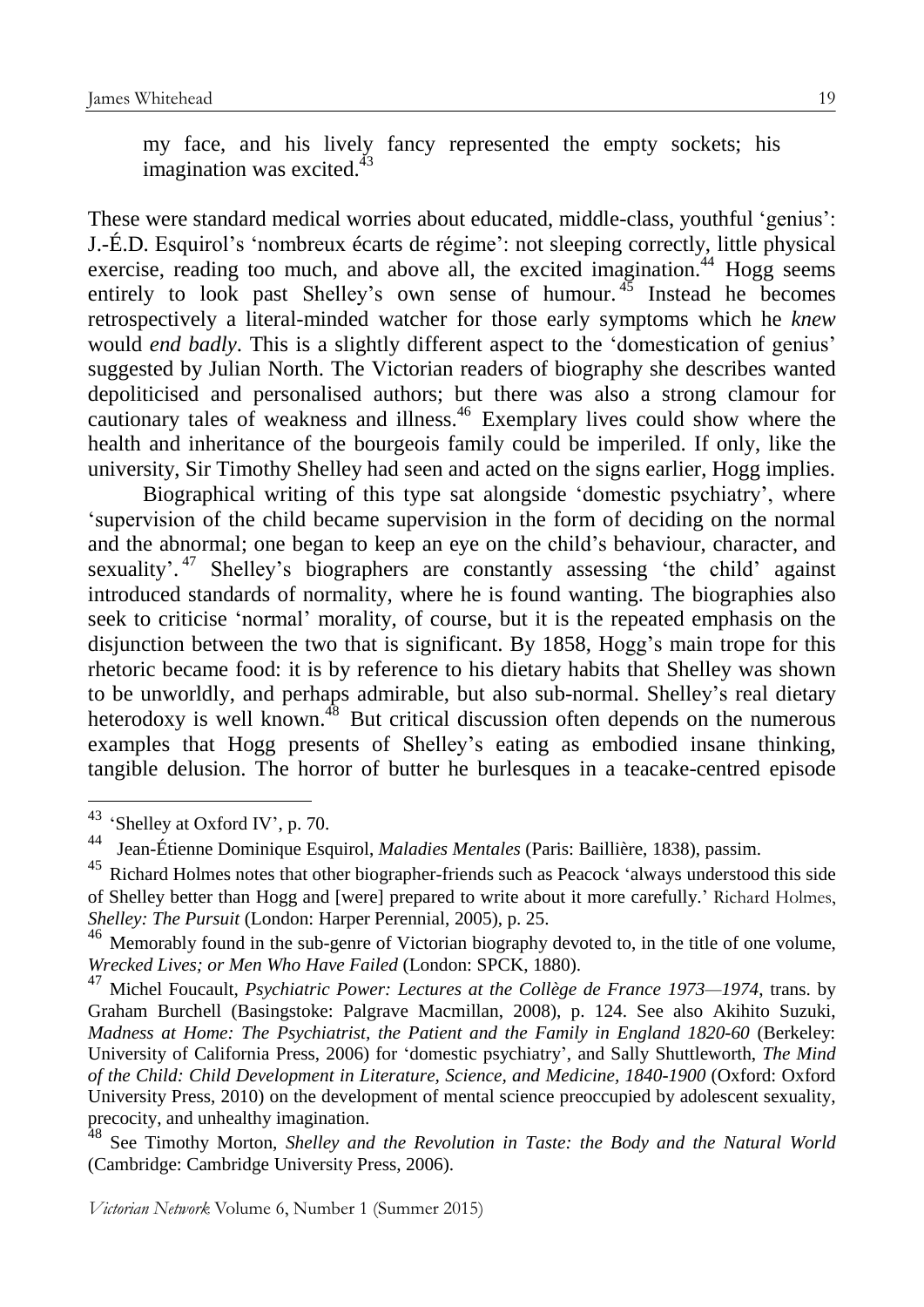when Shelley visits Southey at Keswick is typical.<sup>49</sup> It is presented in such an exaggerated way that it begins to read more like those cases in contemporary psychiatric writing where the bizarre hallucinations of the mad are deliberately framed in terms of domestic goods, which make them both more tangible to the general reader, and more *unheimlich*, in need of the expert common-sense of the alienist. Both John Conolly and George Man Burrows have cases of men thinking they are *made* of butter; the latter suggests that they should be gently guided away from the fire. Conolly discusses this as example of that 'insanity on this one subject, but only as regards the impression: the rest of his conduct is rational enough.<sup>50</sup> Diet, for Hogg, was Shelley's monomania. By contrast, Hogg sees himself moderate and sensible, but without illusions about his predilections to 'roast potatoes, chestnuts, and the like; to boil an egg, to make coffee, toast, and other good things'. Meanwhile Shelley, in Keswick, ends up hungrily devouring the supposedly wicked butter and teacakes, so the poet is granted his unworldly ideas, yet brought down to earth as greedily human after all. The episode of Shelley backsliding from his vegetarianism to cry 'So this is bacon! [...] Bring more bacon!' soon after has a similar dynamic, and Hogg conveys an even greater sense of spurious triumph at catching the poet out in his deluded notions.  $51$  The butter and the bacon, significantly, come shortly before perhaps the key passage of the biography, where Hogg describes Shelley as

an elegant, beautiful, odoriferous parasitical plant; he could not support himself; he must be tied up fast to something of a firmer texture, harder and more rigid [...] some person of a less flexible formation: he always required a prop, [...] some ordinary every day person with whom he was familiar.<sup>52</sup>

While the reporting of the odd personal tastes or behaviour of artists was nothing new, this emphasis certainly is, as is the collusion of biography's writers and readers in the domestic 'everyday' to diagnose and correct irregularity. Hazlitt had also commented on Shelley's 'bending, flexible form', which 'appears to take no strong hold about him'.<sup>53</sup> But Hogg's image is more reminiscent of the picture of a bending sapling tied to a straight stake, taken from the frontispiece of Nicholas Andry's *Orthopædia: or, the art of correcting and preventing deformities in children* (1743)

<sup>49</sup> *The Life of Percy Bysshe Shelley*, II. pp. 31–34; cf. II, pp. 322–323.

<sup>50</sup> George Man Burrows, *Commentaries on the Causes, Forms, Symptoms, and Treatment, Moral and Medical, of Insanity* (London: Underwood, 1828), pp. 268–269; John Conolly, *An Inquiry Concerning the Indications of Insanity* (London: Taylor, 1830), pp. 303–305.

<sup>51</sup> *The Life of Percy Bysshe Shelley*, II, pp. 34–36.

<sup>52</sup> *The Life of Percy Bysshe Shelley*, I, p. 30; II, p. 46.

<sup>53</sup> 'On Paradox and Commonplace', p. 355.

*Victorian Network* Volume 6, Number 1 (Summer 2015)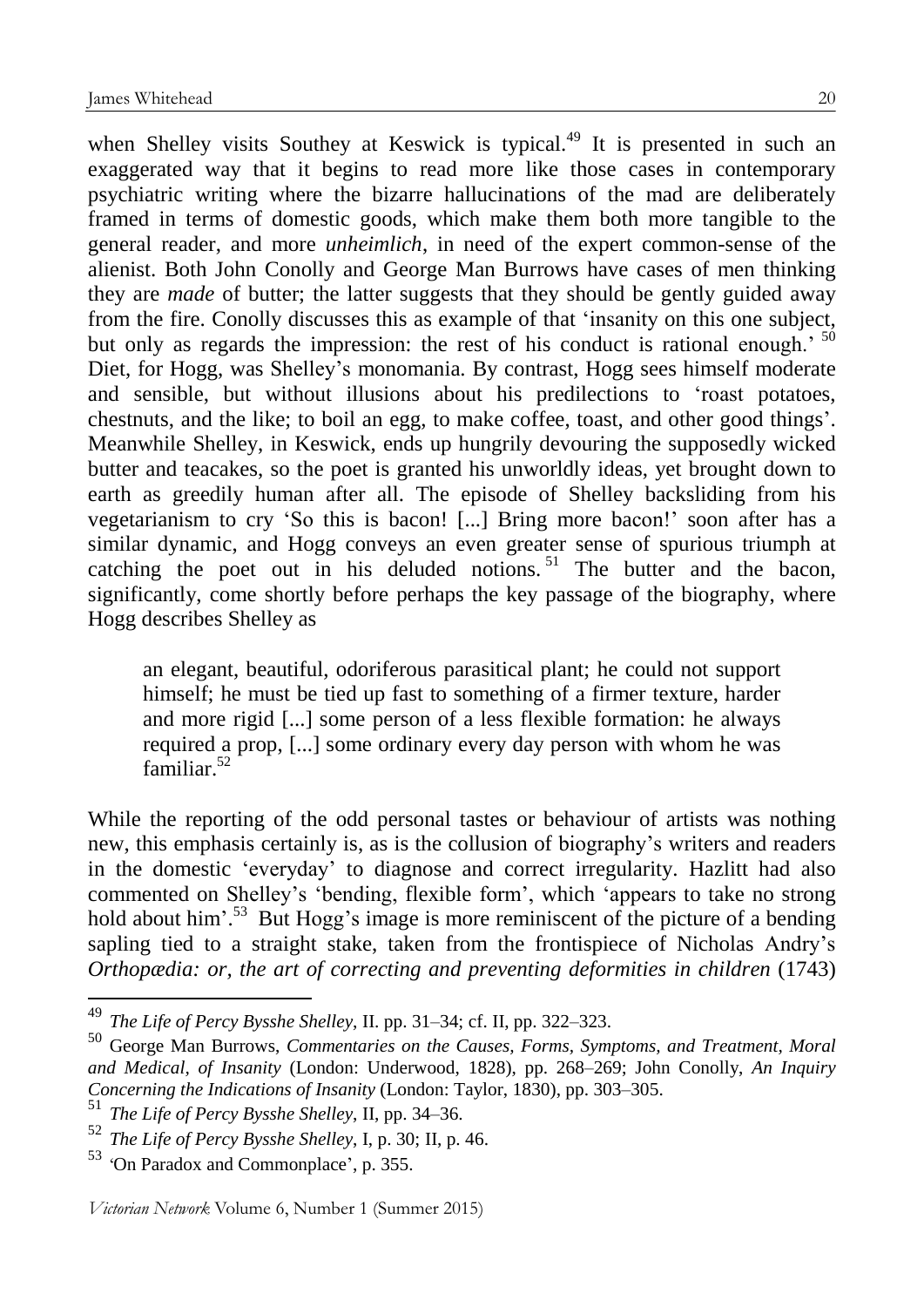and deployed as an emblem of disciplinary power by Foucault (once again) in *Discipline and Punish.*

More could be said about Hogg's presentation of the 'mad Shelley' in the 1858 text of his biography. There is the constant presentation of letters as evidence of Shelley's 'wild' state of mind, often edited to make them more so, the height of Hogg's manipulation of the documentary record being his notorious use of the correspondence surrounding his break with Shelley to cook up the fragment of a Werther-esque novel.<sup>54</sup> Hogg, while criticising Shelley for his paranoia, takes him at face value when the claim is advanced that he had a narrow escape from confinement in a private madhouse while at school; equally, the biographer feels free to decide that some of the things Shelley described to him from his childhood must never have happened, and were therefore obviously delusions. He elides the poet with his poetry, describing poems on the subject of madness as themselves 'strange delusion', in the case of the Margaret Nicholson poems. Melancholy and humourless, stricken by 'poet's sadness', Hogg's Shelley is at the mercy of his wayward body as manifest through the transparently legible content of his wayward mind. Various 'hallucinations' are dwelt upon in repeated returns to a Shelley generally 'completely and universally under the influence of inspiration' or 'the absolute, despotical empire of a vivid, fervid fancy.'<sup>55</sup> But by 1858 much of Hogg's material in this domain, beyond that reprinted from 'Shelley at Oxford', came from biographical work by other hands, which had emerged in the meantime. To examine the episodes often cited in the period, and beyond, as incontrovertible biographical evidence of Shelley's madness (the incident at Tan-y-rallt, the vision of the woman with 'elephantiasis') we must take some account of these.

As Richard Cronin has observed of Hogg and other biographers of Shelley, one 'peculiarity' is that their 'admiration tends to soar to a height precisely corresponding to the depth of [their] contempt.<sup>56</sup> Admiration was initially professed in the productions of Medwin, the childhood acquaintance who was to become a dreaded guest in Italy and a much worse nuisance to Mary Shelley long afterwards, ultimately (according to Mary) running nastily to blackmail. Like Hogg, Medwin initially provided sketches for the periodical press, partly in competition with Hogg. His 'Shelley Papers' ran in the *Athenaeum* in 1833 before he reused and reshaped the material for an exploitative and repetitive two-volume *Life* in 1847. As far as contempt goes, it has mostly been directed at Medwin himself: his standing has always been poor. Buxton-Forman's introduction to his edition of 1847 *Life* claims that it is scarcely possible to record each 'bungle' and 'theft', and memorably has him

<sup>54</sup> <sup>54</sup> See Richard Cronin's fascinating account of Hogg's 'untrustworthiness', in his *Romantic Victorians: English Literature 1824–1840* (Basingstoke: Palgrave, 2002), pp. 27–34.

<sup>55</sup> *The Life of Percy Bysshe Shelley*, I, pp. 27–41; II, pp. 68–71; I, pp. 264–269; II, p. 114; II, pp. 344, 350.

<sup>56</sup> *Romantic Victorians*, p. 34.

*Victorian Network* Volume 6, Number 1 (Summer 2015)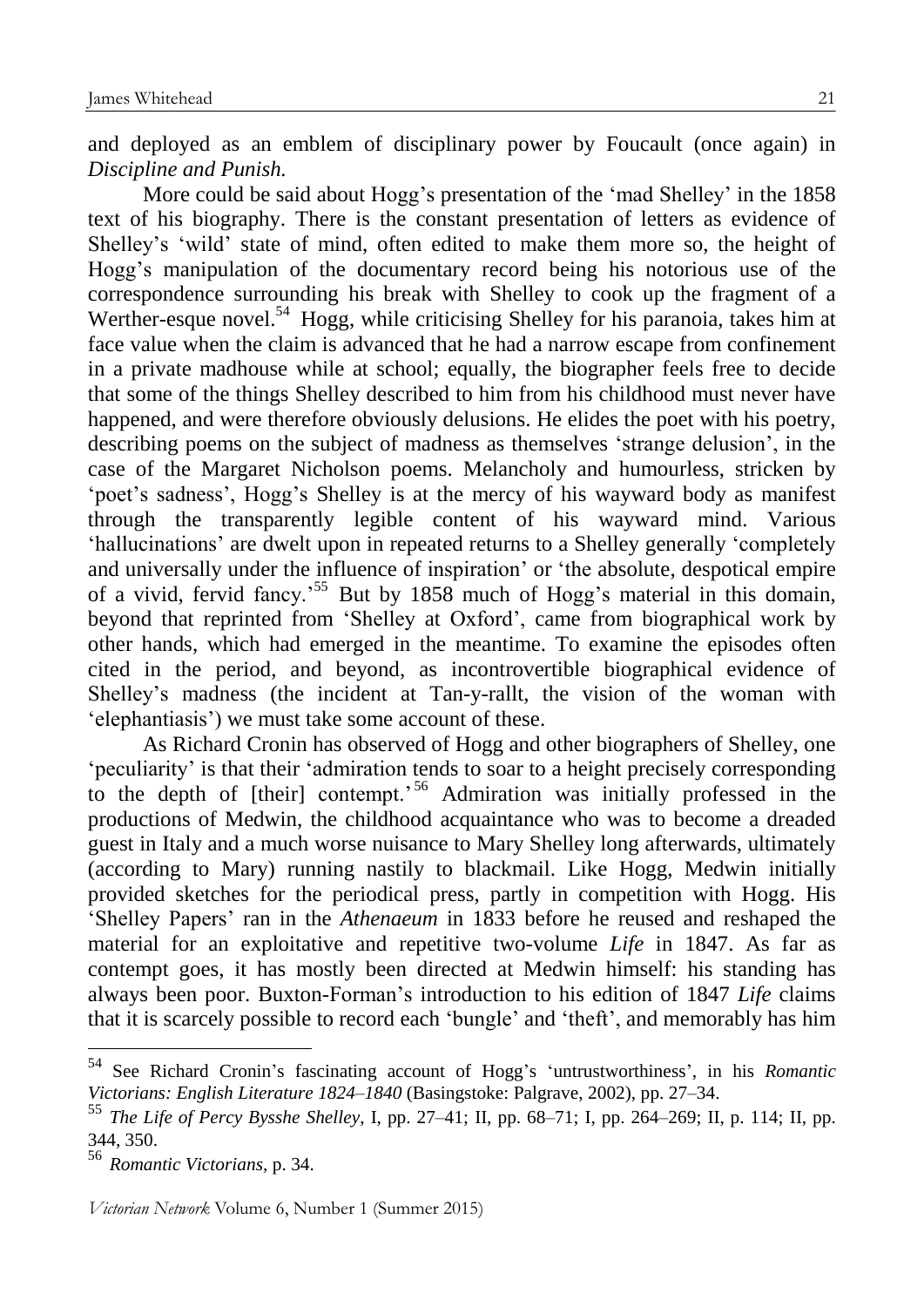as a 'shifty adventurer', 'more a sharper than an idiot'; Sylva Norman calls him a 'thick-skinned opportunist' and an 'arrant rascal' characterised by a 'ceaseless exertion to grope for gold down every alley that shows its gleam'.<sup>57</sup> Nevertheless Medwin was an important early mediator of Shelley's image. He also began with the psychosomatic body. His 1833 version of the poet has 'too much imagination', 'shattered', 'irritable nerves', and a weak body 'bent by study and ill health.' Shelley is presented in this account with much more sentimental gloss than in Hogg, however. Medwin sees 'a spirit of benevolence' over all Shelley wrote and 'a mind in which selfishness never entered', although qualifying criticisms often trail behind his parade of panegyrics ('the sincerity of his opinions, however erroneous'). The general portrait of 1833 concludes with the ominous judgement that 'insanity hung as by a hair suspended over the head of Shelley.<sup>58</sup> This phrase, in contrast to Hazlitt's bodily diagnosis of Shelley's fever, expands and re-inscribes the poet's visionary (or delusional) characteristics in the reading of the scene. Medwin ends with a comparison of Shelley and Byron's 'madness'; Byron was more in control of his imagination, Medwin thought, but both men were 'unconscious' of the total extent of its hold over them and their literary output.<sup>59</sup> Medwin's 1847 *Life* needed to bring more to the table than old physiology or this vague speculation. Its author responded by producing a discussion of what he claimed to be evidence of Shelley's 'overheated imagination' and 'delusion', the 'attack' at Tan-y-rallt in  $1813<sup>60</sup>$  Again biography turned from diagnosing Shelley's absented body to diagnosing his abstracted mind.

In this incident, Shelley had claimed that an intruder had entered his rented house near Tremadoc in North Wales and shot at him in a sustained assassination attempt. For Medwin and for Hogg following him, it was obvious that the poet's imagination or hallucinations were responsible; there was no possibility that an attempt on Shelley's life might really have happened. Later biographers have been more cautious about a still very obscure incident, although their treatment of the Tany-rallt episode provides a useful test-case for Shelley's ongoing status as the object of psychobiography and its vicissitudes and shows the importance, or at least the persistence, of early biographical insinuations. Edward Dowden (1886) and Edmund Blunden (1946), intent on Shelley's canonical propriety, took his account more on trust, but then biographies by Newman Ivey White, Kenneth Neill Cameron, and Richard Holmes, with a sense of 'modern' psychology (i.e. psychoanalysis) reverted

<sup>57</sup> *The Life of Percy Bysshe Shelley* (1913), pp. ix, xi; *Flight of the Skylark*, pp. 173–175.

<sup>58</sup> *The Shelley Papers: Memoir of Percy Bysshe Shelley, and Original Poems and Papers* (London: Whittaker, Treacher, and Co., 1833), pp. 29, 58, 63, 104–5; pp. 93, 96–97; p. 101.

<sup>59</sup> *The Shelley Papers*, pp. 100–102.

<sup>60</sup> *Life of Percy Bysshe Shelley* (1913), pp. 116–117.

*Victorian Network* Volume 6, Number 1 (Summer 2015)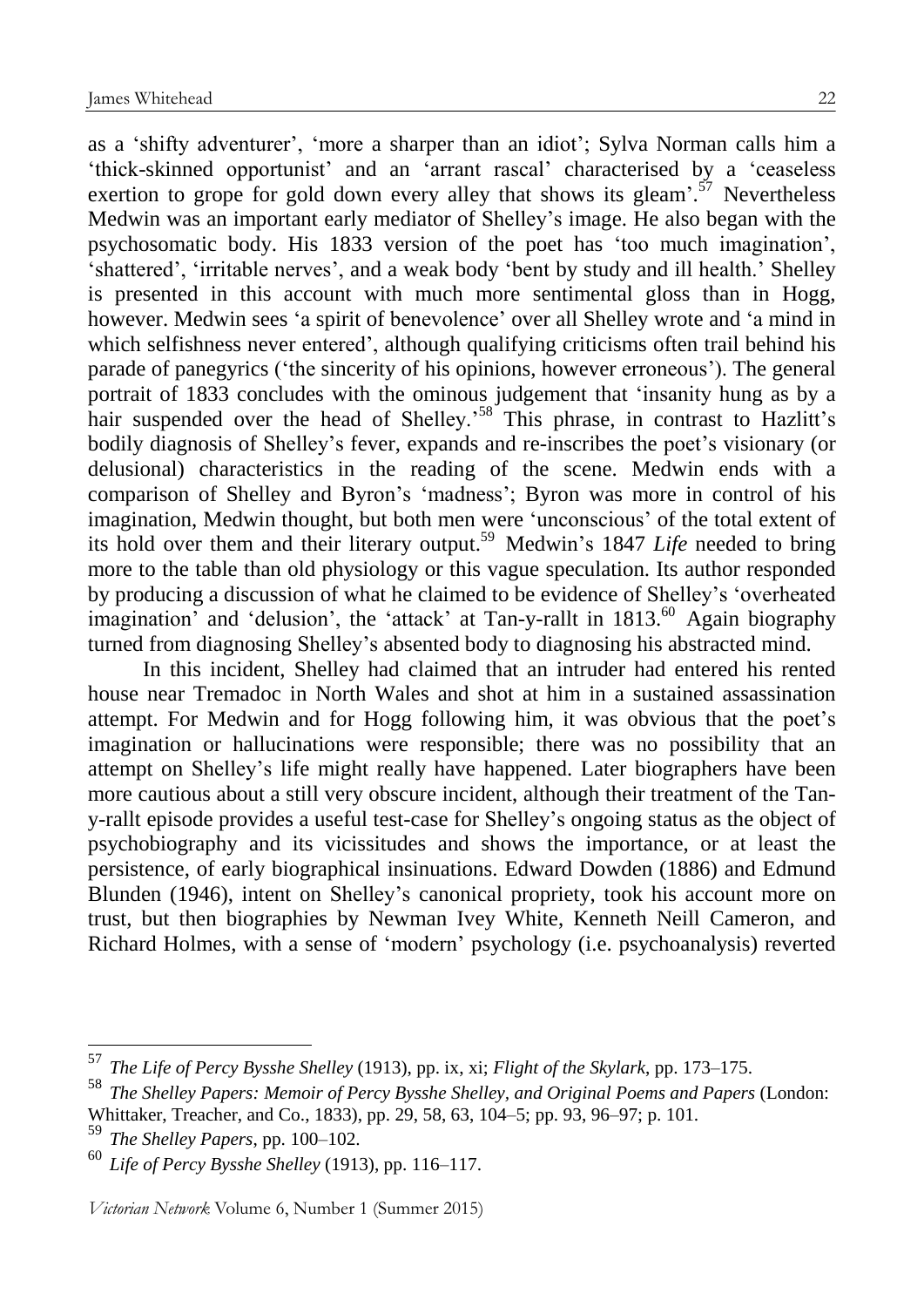to viewing it to various degrees as delusional psychodrama.<sup>61</sup> The most recent major life, by James Bieri, asserts with confidence that it was one in a series of 'transient psychotic episodes with paranoid overtones', a 'panic attack with delusional and hallucinatory aspects' (Bieri is a psychologist).<sup>62</sup> This blanket of authoritative jargon does not address the fact that the only real new data in the twentieth century, the investigations of H. M. Dowling, highlight the fraught local political atmosphere and the distinct likelihood that the incident was real, but stage-managed, to scare Shelley off.<sup>63</sup> Richard Holmes has added that no early biographer realised the extent of Home Office spying on Shelley, nor his real subversive activity, and that 'their understanding of Shelley's political fears and commitments, and how serious they were, suffered in consequence'.<sup>64</sup> What really happened, in any event, is secondary to the alacrity Hogg and Medwin showed in ignoring suggestions (from figures such as William Madocks) of the attack's possible reality. As Holmes suggests, the early biographers found hallucinations too 'convenient to cover up those parts of his career which they did not know, did not approve of, or which they simply did not understand.'<sup>65</sup> So Medwin piled onto Shelley's image details of his own apparently substantial medical knowledge, referring authoritatively to somnambulism and 'severe erethism of the nerves.'<sup>66</sup> As the archaic medical terminology suggests (erethism is 'excitement of an organ or tissue in an unusual degree; also *transf.* morbid over-activity of the mental powers or passions', *OED*) this was a mode of presentation which rooted all imaginative or poetic behaviour in the nervous body and all its defective, twitching organs and tissues.

The medical presentation of Shelley's psychological symptoms is also found, somewhat surprisingly, in the biographical writings of Thomas Love Peacock. Drawn late and reluctantly onto the contested terrain of Shelleyana, Peacock published several instalments of his 'Memoirs' in *Fraser's Magazine* from 1858 onwards, beginning as a review of Hogg and Medwin. Peacock's ambivalence towards the existing biographies' combination of forensic pretensions and domestic confinement is evident in his opening remarks on 'the departed author' as 'a fair subject to be

<sup>61</sup> Newman Ivey White, *Young Shelley: Genesis of a Radical* (London: Gollancz, 1951), pp. 210– 211; Kenneth Neill Cameron, *Shelley: the Golden Years* (Cambridge: Harvard University Press, 1974), pp. 90–95.

<sup>62</sup> James Bieri, *Percy Bysshe Shelley: a Biography. Youth's Unextinguished Fire, 1792–1816* (Newark: University of Delaware Press, 2004), pp. 281, 289.

<sup>63</sup> H. M. Dowling, 'The Attack at Tanyrallt', *Keats-Shelley Memorial Bulletin*, 12 (1961), pp. 28– 36; H. M. Dowling, 'What happened at Tanyrallt?', *Notes and Queries*, n.s. 2 (1955), pp. 540–542.

<sup>64</sup> *Shelley: the Pursuit*, p. 162n. There was also an outstanding debt of £400 to be avoided.

<sup>65</sup> *Shelley: the Pursuit*, p. 187.

<sup>66</sup> *Life of Percy Bysshe Shelley*, p. 27.

*Victorian Network* Volume 6, Number 1 (Summer 2015)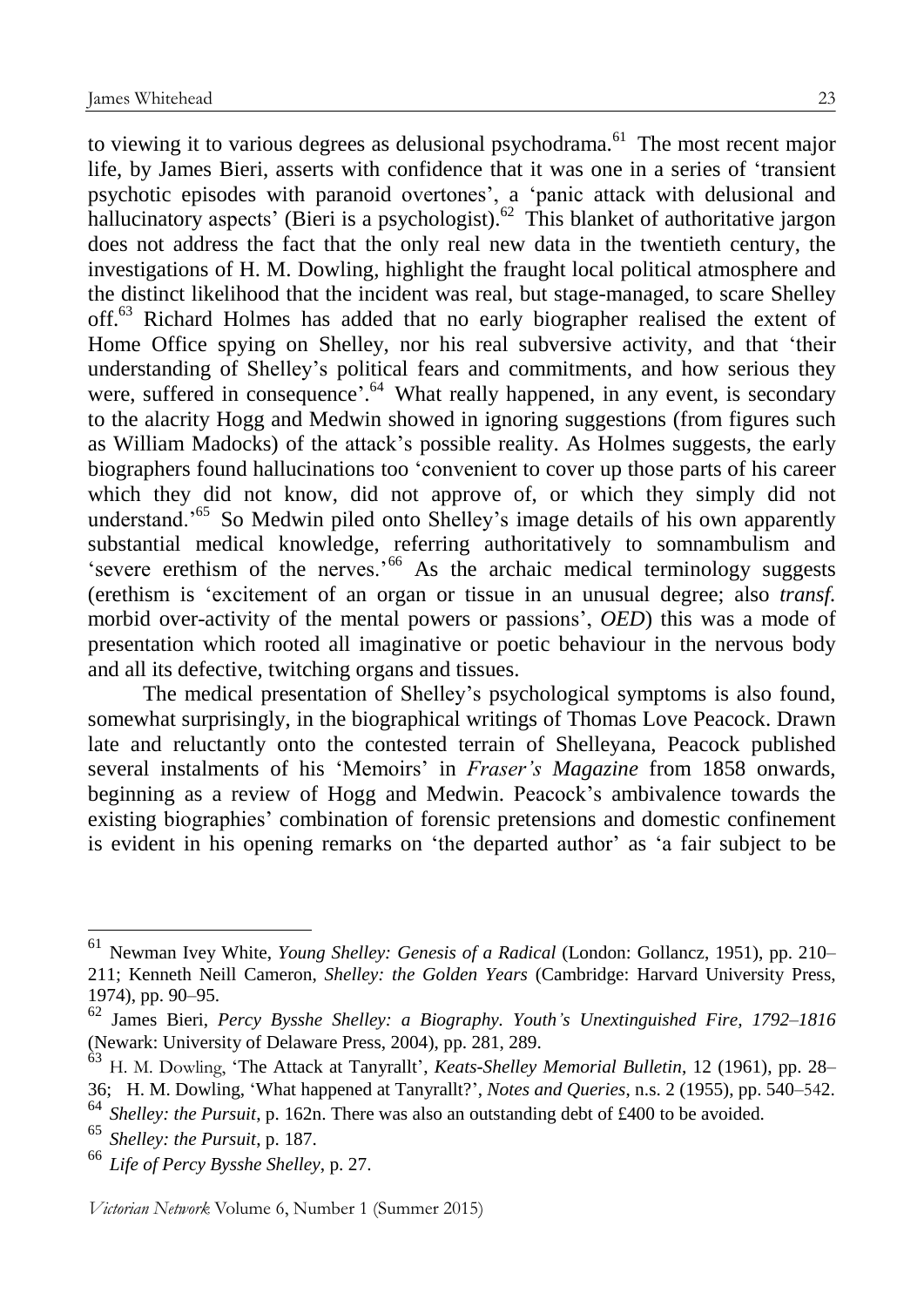dissected at the tea table of the reading public.<sup>'67</sup> Peacock also discusses Tan-y-rallt, agreeing that it was 'imaginary', but moves quickly to say that 'the mental phenomena in which this sort of semi-delusion originated will better illustrated by one which occurred at a later period [. . .] more perseveringly adhered to'. This was Shelley's supposed fixed perception that he might catch elephantiasis, cured when he was directed by Peacock to a passage in Lucretius which claimed the disease was found only in Africa.<sup>68</sup> Peacock's judgement that these were 'semi-delusions', the imagination amplifying a 'basis in firm belief' and possible fact, is in one sense the 'characteristically English kind of compromise [. . .] an indefinite mixture of fact and fantasy' that Richard Holmes discerns in many later biographers' judgements on Shelley's psychology.<sup>69</sup> But it is also squarely characteristic of the moral treatment of the mad in the early nineteenth-century, and the various typologies of partial insanity discussed as wrong reasoning from right perception, in the model passed down from a famous passage in Locke's *Essay,* or from many other available concepts of *folie raisonnante*. Partial insanity also allowed the biographically amassed details 'of each individual in particular, during his entire life' to be opened to interpretation as incipient madness. Peacock's prescription, like those before him, was both domestic and corporeal ('three mutton chops well peppered') and moral management of Shelley-the-patient's fixed false perceptions and delusions: they 'severally vanished under the touch of investigation' which the rational biographerfriend provided. Peacock concludes that this disabusing would have been echoed on a much large scale had Shelley survived, his youthful inanities or insanities diminishing under the 'attainment of reality', and shrinking to the epitaph 'DÉSILLUSIONÉ'. <sup>70</sup> It could be a motto for writers and readers of Victorian biographies of Shelley.

There remained those, in shorter biographical articles of the 1840s and 1850s, who stuck with the earlier view of Shelley as a pathological body infected by revolutionary mania or delusion. Indeed, almost any subject Shelley took interest in, especially political or religious, became in the eyes of conservative memoirists his 'monomania', rooted in the perversity of his psycho-physical temperament.<sup>71</sup> With the publication of the official *Shelley Memorials: from Authentic Sources* in 1859, and the beginning of the later Victorian campaign of Shelley idealization, the tide of

<sup>67</sup> Thomas Love Peacock, 'Memoirs of Percy Bysshe Shelley', *Fraser's Magazine*, 57 (1858), pp. 643–659 (p. 643).

<sup>68</sup> 'Memoirs of Percy Bysshe Shelley', pp. 654, 656.

<sup>69</sup> 'Memoirs of Percy Bysshe Shelley, Part II', *Fraser's Magazine*, 61 (1860), pp. 92–109; p. 99 *Shelley: the Pursuit*, p. 187n.

<sup>70</sup> 'Memoirs of Percy Bysshe Shelley' II, pp. 97; 99; 109.

<sup>71</sup> See for examples the anecdotes presented by John Dix, *Pen and Ink Sketches of Poets* (London: Bogue, 1846), p. 143; and J. G. Merle, 'A Newspaper Editor's Reminiscences', *Fraser's Magazine*, 23 (1841), pp. 699–710 ( p. 704).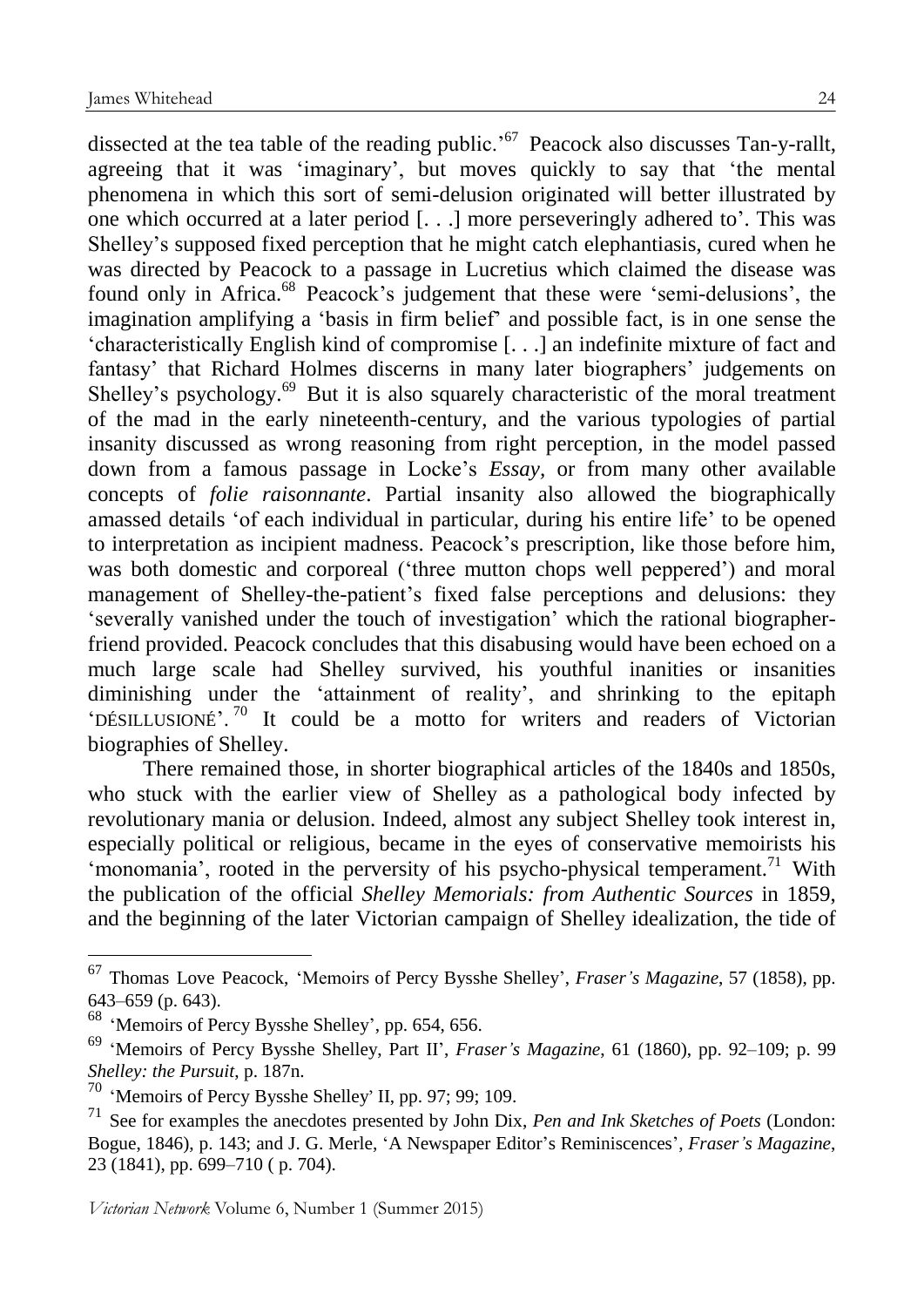1

apologetics, but also of disembodiment, began to turn more decisively. Here Shelley was referred to vaguely in terms of 'the eccentricities of a wild but generous nature', but any further details were dismissed, along with criticism of Shelley's politics, morals, or elopements, as 'a fantastical caricature' (this referred mostly to Hogg, whose *Life* had given the younger Shelleys 'the most painful feelings of dismay.<sup>7</sup>)<sup>7</sup> Edward Trelawny, the last of the major early biographers to have known Shelley, surely sensed this turn in his picture of Shelley as physically and mentally robust, all mention of 'madness' being shifted into a pure Platonic realm, part of the 'ideal of what a poet should be.<sup>773</sup> Trelawny's *Recollections* (also 1858) and *Records of Shelley, Byron and the Author* (1878) stayed remarkably consistent on this subject despite his (in John Mullan's wry phrase) 'remembering in ever greater detail as the years went by' various other areas of Shelley's life which Trelawney thought might be more worth embroidering.

In the background we can hear the beating of the wings of Matthew Arnold's 'beautiful and ineffectual angel' approaching. This was, however, an image which can also be seen as a legacy of an early biographical tradition which took Shelley to be 'an angel touched by lunacy', itself an abstraction and idealization of earlier critics who held Shelley to be a dangerous lunatic and his 'specimens of inspired composition' as 'derived from the white-washed walls of St. Luke's or Hoxton'. 74 The process of abstraction, I have tried to demonstrate here, tells us something about Shelley in particular, and something more about nineteenth-century biography and the uses to which it put its troublesome Romantic youth.

<sup>72</sup> *Shelley Memorials: from Authentic Sources*, ed. by Lady Jane Shelley (London: Smith, Elder and Co., 1859), pp. 8, viii.

<sup>73</sup> Edward Trewlany, *Recollections of the Last Days of Shelley and Byron* (London: Edward Moxon, 1858); *Records of Shelley, Byron, and the Author* (London: Routledge, 1878). 'Ideal of what a poet should be' is from the preface to the latter (no page no.).

<sup>74</sup> Thomas De Quincey, *Sketches Critical and Biographic*, p. 6; *Literary Gazette* (9 September, 1820), in *Percy Bysshe Shelley: the Critical Heritage*, ed. by James E. Barcus (London: Routledge, 1995), no. 49, pp. 226–235 (p. 231). I discuss the rhetoric of insanity in periodical reviews of Romantic poets, and the way that this segued into biographical mythologization and the image of the mad poet across the century generally, in *Madness and the Romantic Poet* (Oxford University Press, forthcoming), chapters 4 and 5. This work also discusses the cases of William Blake and John Clare in a similar context to the arguments and examples advanced here, and the way that the 'the facts of biography' concerning these writers and others directly fed into medical and not so medical writings on degeneration and genius late in the century. In the case of Shelley, these included especially the supposed visions at the Casa Magni, and physiognomic readings of his 'small' head.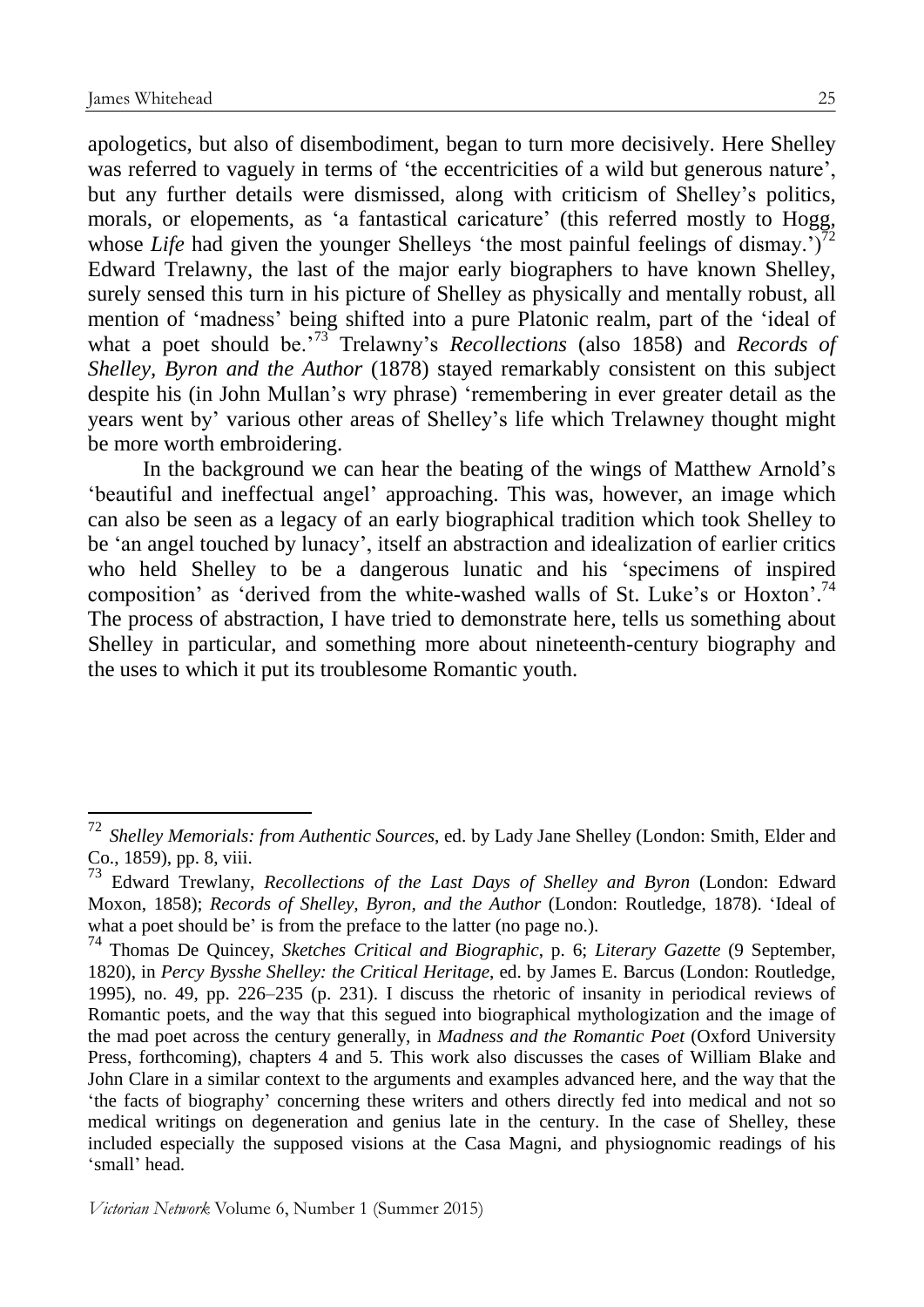## **Bibliography**

Allott, Miriam 'Attitudes to Shelley: The Vagaries of a Critical Reputation', in *Essays on Shelley*, ed. by Miriam Allott (Liverpool: Liverpool University Press, 1982), pp. 1–38

Altick, Richard D., *Lives and Letters: A History of Literary Biography in England and America* (New York: Knopf, 1965)

Amigoni, David, *Victorian Biography: Intellectuals and the Ordering of Discourse* (London: Harvester, 1993)

Arzt, Donna, 'Psychohistory and its Discontents', *Biography*, 1 (1978), pp. 1– 36

Atkinson, Juliette, *Victorian Biography Reconsidered* (Oxford: Oxford University Press, 2010)

Barcus, James E., *Percy Bysshe Shelley: The Critical Heritage* (London: Routledge, 1995)

Bennett Gilbert, Judson, & Gordon E. Mestler, *Disease and Destiny: A Bibliography of Medical References to the Famous* (London: Dawsons, 1962)

Bieri, James, *Percy Bysshe Shelley: A Biography. Youth's Unextinguished Fire, 1792–1816* (Newark: University of Delaware Press, 2004)

Burrows, George Man, *Commentaries on the Causes, Forms, Symptoms, and Treatment, Moral and Medical, of Insanity* (London: Underwood, 1828)

Cameron, Kenneth Neill, *Shelley: the Golden Years* (Cambridge: Harvard University Press, 1974)

Cockshut, A. O. J., *Truth to Life: The Art of Biography in the Nineteenth Century* (London: Collins, 1974)

Conolly, John, *An Inquiry Concerning the Indications of Insanity* (London: John Taylor, 1830)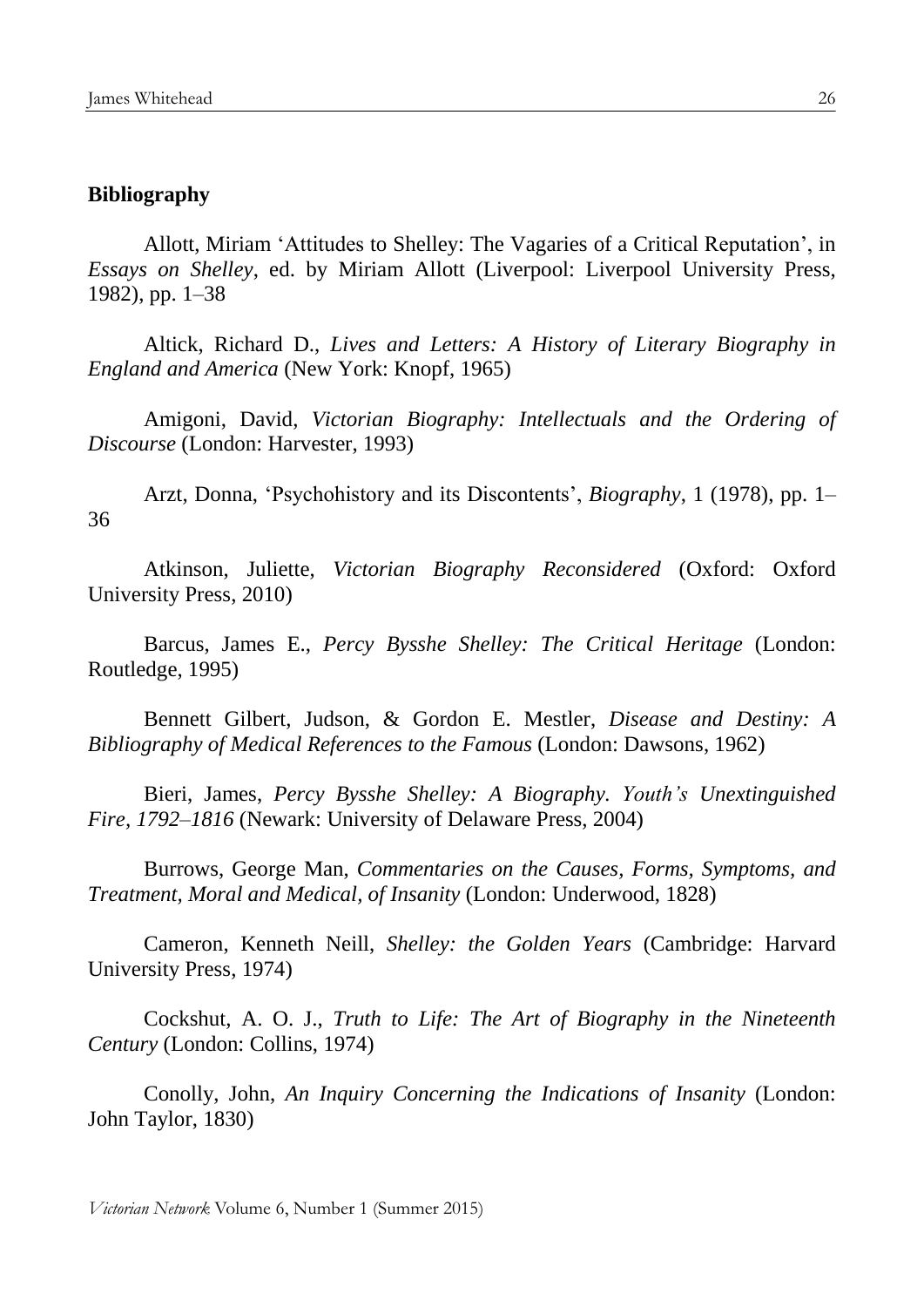Cronin, Richard, *Romantic Victorians: English Literature 1824–1840* (Basingstoke: Palgrave, 2002)

Darcy, Jane, 'Contesting Literary Biography in the Romantic Period', *Literature Compass*, 5 (2008), pp. 1–18

De Quincey, Thomas, *Sketches Critical and Biographic* (Edinburgh: James Hogg & Sons, 1857)

Dix, John *Pen and Ink Sketches of Poets* (London: Bogue, 1846)

Dorfman, Deborah, *Blake in the Nineteenth Century: His Reputation as a Poet from Gilchrist to Yeats* (New Haven: Yale University Press, 1969)

Dowling, H. M., 'The Attack at Tanyrallt', *Keats-Shelley Memorial Bulletin*, 12 (1961), 28–36

Dowling, H. M., 'What happened at Tanyrallt?', *Notes and Queries*, n.s. 2 (1955), pp. 540–542

Easley, Alexis, *Literary Celebrity, Gender, and Victorian Authorship, 1850– 1914* (Newark: University of Delaware Press, 2011)

Eagleton, Terry, 'First-Class Fellow Traveller', *London Review of Books*, 2 December 1993

Ellmann, Richard, 'Freud and Literary Biography', in *Freud and the Humanities*, ed. by Peregrine Hordern (London: Duckworth, 1985), pp. 58–74

Elms, Alan, *Uncovering Lives: the Uneasy Alliance of Biography and Psychology* (Oxford: Oxford University Press, 1994)

Engelberg, Karsten Klejs, *The Making of the Shelley Myth: an Annotated Bibliography of Criticism of Percy Bysshe Shelley 1822–1860* (London: Mansell, 1988)

Epstein, William H., *Recognizing Biography* (Philadelphia: University of Pennsylvania Press, 1987)

Esquirol, Jean-Étienne Dominique, *Maladies Mentales* (Paris: Baillière, 1838)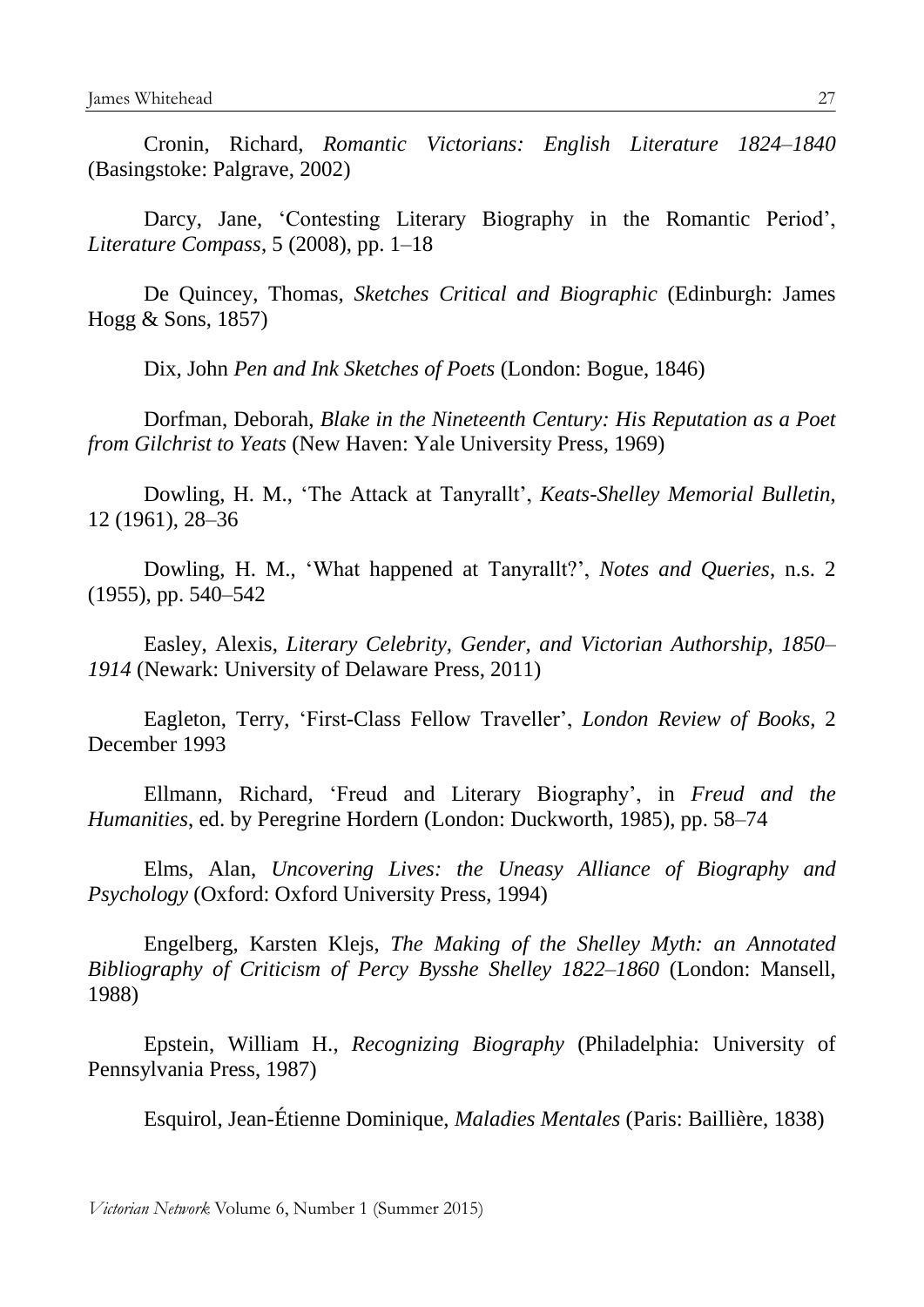Foucault, Michel, *Discipline and Punish*, trans. by Alan Sheridan (New York: Vintage, 1979)

Foucault, Michel, 'The Subject and Power', in *Beyond Structuralism and Hermeneutics*, ed. by Paul Rabinow & Hubert L. Dreyfus (Chicago: University of Chicago Press, 1983), pp. 213–215

Foucault, Michel, *Madness and Civilization: a History of Insanity in the Age of Reason*, trans. by Richard Howard (London: Routledge Classics, 2005)

Foucault, Michel, *Psychiatric Power: Lectures at the Collège de France 1973—1974*, trans. by Graham Burchell (Basingstoke: Palgrave Macmillan, 2008)

Gregory, James, 'Eccentric Biography and the Victorians', *Biography,* 3 (2007), pp. 342–376

Hazlitt, William, 'On Paradox and Commonplace', in *Table Talk; or, Original Essays* (London: John Warren, 1821), pp. 347–372

Higgins, David, '*Blackwood's Edinburgh Magazine* and the Construction of Wordsworth's Genius', in *Romantic Periodicals and Print Culture,* ed. by Kim Wheatley (London: Cass, 2003), pp. 122-136

Higgins, David, *Romantic Genius and the Literary Magazine: Biography, Celebrity and Politics* (London: Routledge, 2005)

Hoffman, Louise E., 'Early Psychobiography, 1900–1930: Some Reconsiderations', *Biography*, 7 (1984), pp. 341–352

Hogg, Thomas Jefferson, 'Shelley at Oxford', *New Monthly Magazine*, January 1832, pp. 91–96

Hogg, Thomas Jefferson, 'Shelley at Oxford II', *New Monthly Magazine*, February 1832, pp. 137–145

Hogg, Thomas Jefferson, 'Shelley at Oxford IV', *New Monthly Magazine*, July 1832, pp. 67–73

Hogg, Thomas Jefferson, *The Life of Percy Bysshe Shelley*, 2 vols (London: Edward Moxon, 1858)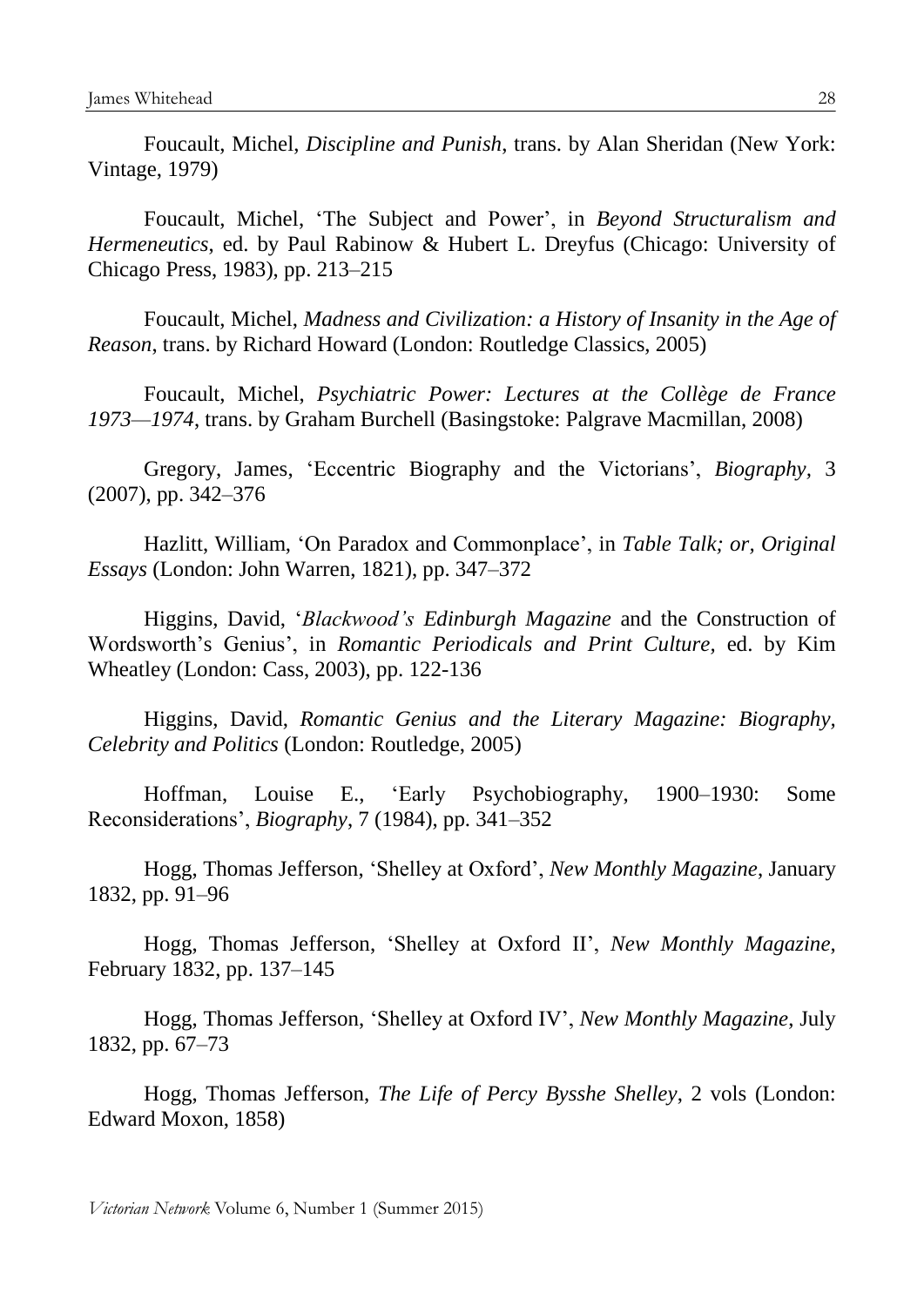Holmes, Richard, *Shelley: The Pursuit* (London: Harper Perennial, 2005)

Hunt, Leigh, *Lord Byron and Some of his Contemporaries* (London: Henry Colburn: 1828)

Ivey White, Newman, *Young Shelley: Genesis of a Radical* (London: Gollancz, 1951)

James, Henry, *The Aspern Papers* (New York: Macmillan, 1888)

Kipperman, Mark, 'Absorbing a Revolution: Shelley Becomes a Romantic, 1889–1903', *Nineteenth-Century Literature*, 47 (1992), pp. 187–211

Larkin, Philip, *Collected Poems* (London: Marvell Press/Faber, 1990)

Love Peacock, Thomas, 'Memoirs of Percy Bysshe Shelley', *Fraser's Magazine*, 57 (1858), pp. 643–659

Love Peacock, Thomas, 'Memoirs of Percy Bysshe Shelley, Part II', *Fraser's Magazine*, 61 (1860), pp. 92–109

Macfarlane, Harold 'The Value of a Dead Celebrity', *Cornhill Magazine*, n.s. 8 (March 1900), pp. 367–371

Medwin, Thomas, *Journal of the Conversations of Lord Byron* (London: Henry Colburn: 1824)

Medwin, Thomas, *The Shelley Papers: Memoir of Percy Bysshe Shelley*, *and Original Poems and Papers* (London: Whittaker, Treacher, & Co., 1833)

Medwin, Thomas, *The Life of Percy Bysshe Shelley,* ed. by H. Buxton Forman (Oxford: Oxford University Press, 1913)

Merle, J. G., 'A Newspaper Editor's Reminiscences', *Fraser's Magazine*, 23 (1841), pp. 699–710

Montgomery Hunter, Kathryn, *Doctors' Stories: the Narrative Structure of Medical Knowledge* (Princeton: Princeton University Press, 1991)

Morton, Timothy, *Shelley and the Revolution in Taste: the Body and the Natural World* (Cambridge: Cambridge University Press, 2006)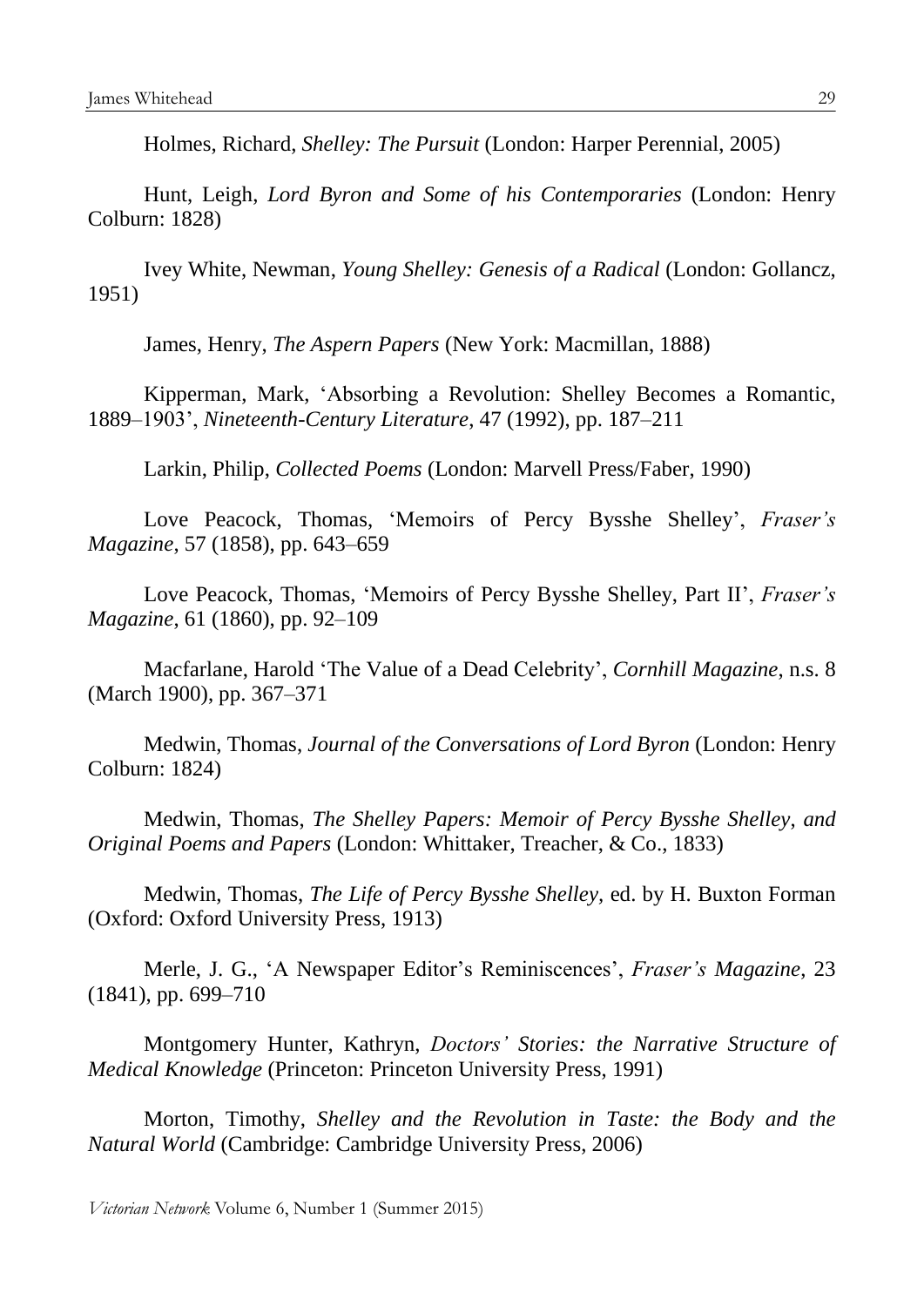Mullan, John, ed., *Lives of the Great Romantics by their Contemporaries: Percy Bysshe Shelley* (London: Pickering and Chatto, 1999)

Norman, Sylva, *Flight of the Skylark: the Development of Shelley's Reputation* (London: Reinhardt, 1954)

North, Julian, *The Domestication of Genius: Biography and the Romantic Poet* (Oxford: Oxford University Press, 2009)

Paxton Hood, Edwin, *The Uses of Biography: Romantic, Philosophic, and Didactic* (London: Partridge and Oakey, 1852)

Penner, Louise, 'Medicine of the 1820s', *Literature Compass*, 1 (2004), pp. 1– 5

Reed, Joseph, *English Biography in the Early Nineteenth Century* (New Haven: Yale University Press, 1966)

Reiser, Stanley J., 'Creating Form out of Mass: The Development of the Medical Record', in *Transformation and Tradition in the Sciences* ed. by Everett Mendelsohn (Cambridge: Cambridge University Press, 1984), pp. 303–316

Runyan, William, *Life Histories and Psychobiography: Explorations in Theory and Method* (Oxford: Oxford University Press, 1982)

Salwak, Dale, ed., *The Literary Biography* (London: Macmillan 1996)

Schultz, William Todd, ed., *Handbook of Psychobiography* (Oxford: Oxford University Press, 2005)

Shelley, Lady Jane, ed., *Shelley Memorials: from Authentic Sources* (London: Smith, Elder and Co., 1859)

Shuttleworth, Sally, *The Mind of the Child: Child Development in Literature, Science, and Medicine, 1840-1900* (Oxford: Oxford University Press, 2010)

Storr, Anthony, 'Psychiatry and Literary Biography', in *The Art of Literary Biography*, ed. by John Batchelor (Oxford: Oxford University Press, 1995), pp. 73– 86